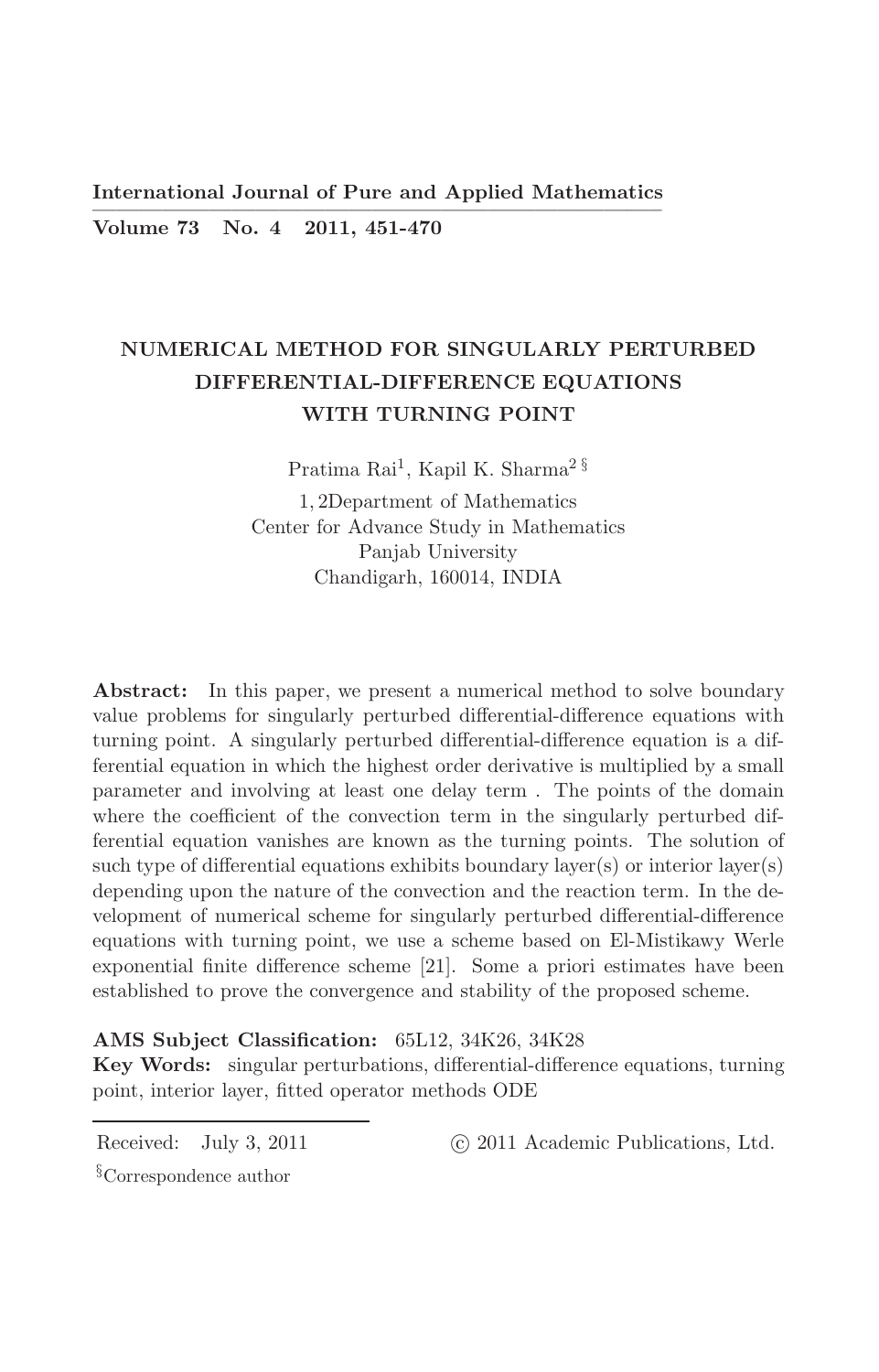## 1. Introduction

We consider singularly perturbed differential-difference equations with turning point. A singularly perturbed differential-difference equation is a differential equation in which the highest order derivative is multiplied by a small parameter and involving at least one delay term. The arguments for small delay problems are found throughout the literature on epidemics and population where these small shifts play important role in the mathematical modeling of various practical phenomena, for example, in the study of variational problems in control theory where problems are complicated by the effect of time delays in signal transmission [7], in the study of bistable devices [13], evolutionary biology [19], description of human pupil light reflex  $[2]$ , a variety of models of physiological processes or diseases  $[9]$  and  $[12]$ . They are also satisfied by the moments of the time of first exit of temporally homogeneous Markov processes [9] governing such phenomena as the time between impulses of a nerve cell and the persistence times of populations with large random fluctuations. Turning point is a point of the domain where the coefficient of the convection term vanishes. The solution of such type of differential equations exhibits boundary layer(s) or interior layer(s) depending upon the nature of the convection and the reaction term.

Lange and Miura initiate the asymptotic study of boundary value problems for singularly perturbed differential-difference equations [3], [5], [6] and [4] and discuss the case of small as well as large delay. Kadalbajoo and Sharma [14],  $[15]$ ,  $[16]$ ,  $[17]$  and  $[18]$  initiate the numerical approach to study further the effect of small and large delay as well as advance on the layer behavior of the solution. Patidar and Sharma [10] consider second order linear singularly perturbed differential-difference equations having delay in the differentiated term where the coefficient of the first order term is either positive or negative throughout the domain. But, there is no literature till date for the case when  $a(x)$  vanishes or changes sign in the domain for such type of differential equations. In this paper, we initiate the numerical study of singularly perturbed differential-difference equation with turning points which can result in boundary or interior layer depending upon the value of coefficients.

We consider the singularly perturbed differential-difference equation having an isolated turning point at  $x = 0$ :

$$
-\varepsilon y''(x) - a(x)y'(x - \delta) + b(x)y(x) = f(x), \text{ on } \Omega = (-1, 1)
$$
 (1.1)

$$
y(x) = \phi(x), \quad \text{on} \quad -\delta - 1 \le x \le -1,
$$
  

$$
y(1) = \gamma.
$$
 (1.2)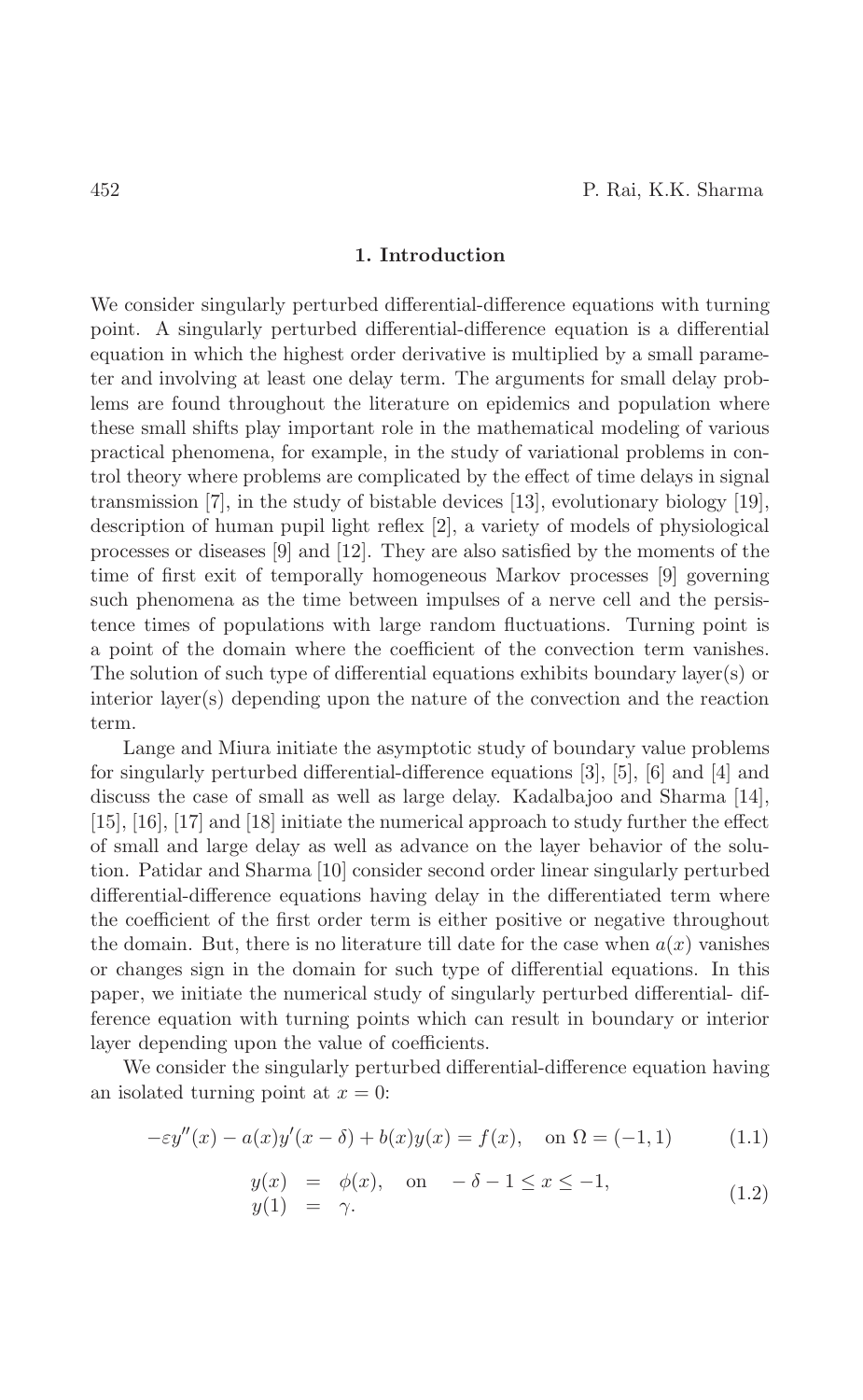where  $\varepsilon$  is a constant such that  $0 < \varepsilon \ll 1$ ,  $a(x)$  is assumed to be in  $C^2[-1,1]$ ,  $b(x)$  and  $f(x)$  are required to be in  $C^1[-1,1], \delta = o(\varepsilon)$  such that  $(\varepsilon - \delta a(x)) > 0$ for all  $x \in [-1,1], \gamma$  is a positive constant and

$$
a(0) = 0, \quad a'(0) > 0. \tag{1.3}
$$

In order to exclude the so called resonance cases we require

$$
b(x) \ge b_0 > 0 \quad \forall \ x \in [-1, 1]. \tag{1.4}
$$

We also impose following restriction so as to ensure that there are no other turning points in the interval  $[-1, 1]$ 

$$
|a'(x)| \ge |a'(0)/2| \quad \text{for } -1 \le x \le 1. \tag{1.5}
$$

Under condition  $(1.3)-(1.5)$  the solution of  $(1.1)-(1.2)$  has an internal layer at  $x = 0$ . The bounds on the behavior of  $y(x)$  near the turning point depend specifically on  $\varepsilon$  and on the characteristic parameter  $\beta$ 

$$
\beta = b(x)/a'(x) \mid_{x=0} \tag{1.6}
$$

and there exists constants  $\beta_l$ ,  $\beta_s$  such that

$$
\beta_l \le |\beta| \le \beta_s. \tag{1.7}
$$

If  $\beta < 0$ ,  $y(x)$  is "smooth" near  $x = 0$ ; on the other hand if  $\beta > 0$ , then, there is in general an "interior layer" at  $x = 0$ , nature of which depends upon the value of  $\beta$ .

Abrahamsson [11] proves estimates on the analytical solution and discusses the nature of the solution of the singularly perturbed turning point problems. Further, the author proves results concerning non-uniform convergence of the difference schemes for such type of problems. Berger et al. [1] prove analytical results for the bounds on the derivatives of such problems where  $\beta$  is an integer in addition to the non-integral case. Using these bounds it is shown that modified version of El Mistikawy Werle scheme give by the author is uniformly convergent of the order  $h^{\text{min}(\beta,1)}$ . Farrell [20] gives necessary and sufficient condition for uniform convergence of a difference scheme for such problems.

There are two kind of  $\varepsilon$ -uniform finite difference schemes which have small truncation error in the layer region(s). The first are the fitted operator methods which comprise specially designed finite difference operators on standard meshes; the second are the fitted mesh methods which comprises standard finite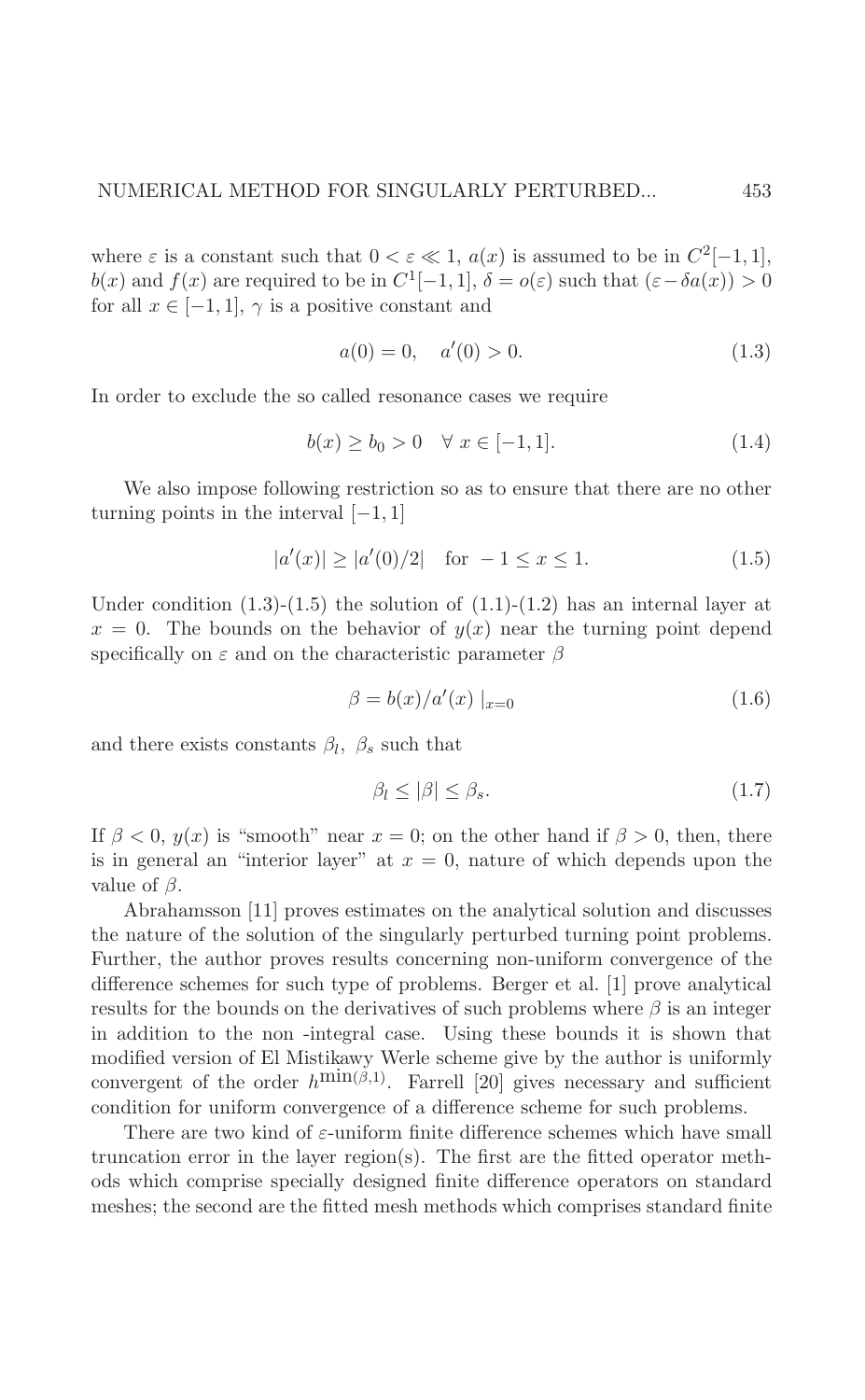difference operators on specially designed meshes. In this paper, we will adopt fitted operator approach.

The objective of this paper is to present a numerical approach to solve singularly perturbed differential-difference equations with turning point. In this approach, we first approximate the shifted term by Taylor series and then, apply a difference scheme, provided shifts are of  $o(\varepsilon)$ . The scheme used here is based on El Mistikawy Werle exponential finite

#### 2. Some a Priori Estimates

Taking Taylor series expansion of the term  $y'(x - \delta)$  in equation (1.1), we have

$$
y'(x - \delta) \approx y'(x) - \delta y''(x). \tag{2.1}
$$

Using this approximation in  $(1.1)$ , we get

$$
L_{\varepsilon}(u) \equiv -(\varepsilon - \delta a(x))u''(x) - a(x)u'(x) + b(x)u(x) = f(x),
$$
  
\n
$$
u(-1) = \phi(-1), \quad u(1) = \gamma.
$$
\n(2.2)

Here u is approximation to  $y(x)$ . Now, we establish some a priori estimates about the solution and its derivatives for the singularly perturbed differentialdifference equations with turning point. For a given function  $g(x) \in C^{k}[-1,1],$  $||g||_k$  denote  $\sum_{i=0}^k \max_{-1 \leq x \leq 1} |g^i(x)|$ , where  $g^i(x)$  denote *i*th derivative of g. Let  $C_{\varepsilon}(x) = \varepsilon - \delta a(x)$ . Hence after we will use  $C_{\varepsilon}$  as constant part of  $C_{\varepsilon}(x)$  when  $a(x)$  depends on x (since  $\delta$  is of  $o(\varepsilon)$  and  $a(x)$  is bounded therefore  $C_{\varepsilon} = o(\varepsilon)$ ).

(Continuous Maximum Principle) Let  $\Psi(x)$  be any suffi-Lemma  $2.1.$ ciently smooth function satisfying  $\Psi(-1) \geq 0$  and  $\Psi(1) \geq 0$ . Then,  $L_{\varepsilon} \Psi(x) \geq 0$ for all  $x \in (-1,1)$  implies that  $\Psi(x) \geq 0$  for all  $x \in [-1,1]$ .

*Proof.* Let q be such that  $\Psi(q) = \min_{x \in [-1,1]} \Psi(x)$ . Let us assume that  $\Psi(q) < 0$ . Clearly  $q \notin \{-1,1\}$ . Since, q is point of minima therefore  $\Psi'(q) = 0$ and  $\Psi''(q) > 0$ .

Now,

$$
L_{\varepsilon}\Psi(q) = -(\varepsilon - \delta a(q))\Psi''(q) - a(q)\Psi'(q) + b(q)\Psi(q),
$$
  
= -(\varepsilon - \delta a(q))\Psi''(q) + b(q)\Psi(q),  
< 0.

which is a contradiction. This follows that  $\Psi(q) \geq 0$  and therefore  $\Psi(x) \geq 0$  $0 \,\forall x \in [-1,1].$  $\Box$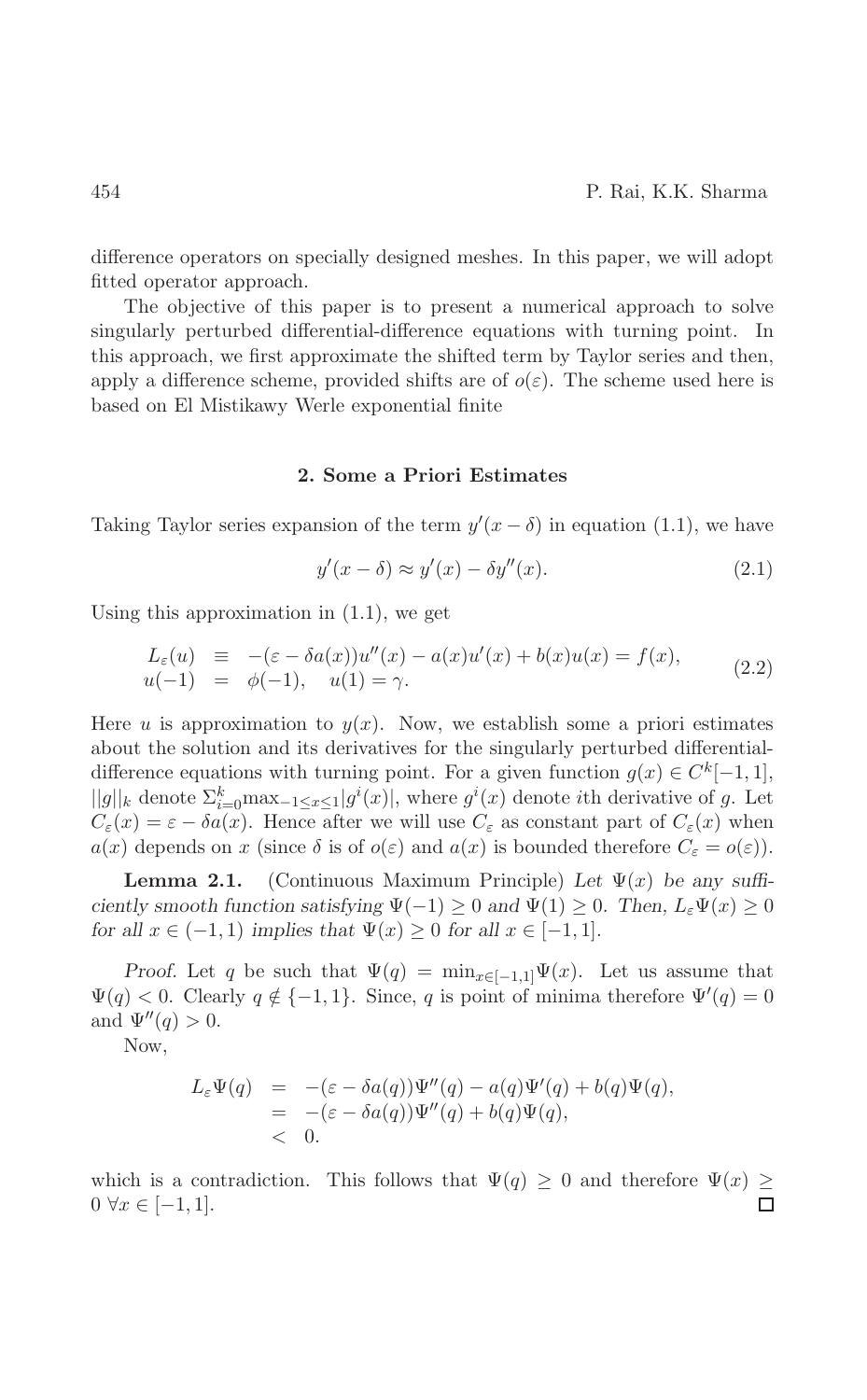**Lemma 2.2.** Let  $u(x)$  be solution of the problem (2.2) then we have

$$
||u|| \le ||f||/b_0 + \max(|\phi(-1)|, |\gamma|)
$$

*Proof.* Let us define  $\Psi^{\pm}(x) = ||f||/b_0 + \max(|\phi(-1)|, |\gamma|) \pm u(x)$ . Then, we have

$$
\Psi^{\pm}(-1) = ||f||/b_0 + \max(|\phi(-1)|, |\gamma|) \pm u(-1) \n= ||f||/b_0 + \max(|\phi(-1)|, |\gamma|) \pm \phi(-1) \n\geq 0, \n\Psi^{\pm}(1) = ||f||/b_0 + \max(|\phi(-1)|, |\gamma|) \pm u(1) \n= ||f||/b_0 + \max(|\phi(-1)|, |\gamma|) \pm \gamma \n\geq 0 \nand \nL_{\varepsilon} \Psi^{\pm}(x) = -(\varepsilon - \delta a(x)) (\Psi^{\pm}(x))'' - a(x) (\Psi^{\pm}(x))' + b(x) \Psi^{\pm}(x) \n= b(x)(||f||/b_0 + \max(|\phi(-1)|, |\gamma|)) \pm L_{\varepsilon} u(x) \n= b(x)(||f||/b_0 + \max(|\phi(-1)|, |\gamma|)) \pm f(x) \n\geq ||f|| \pm f(x) + b(x) \max(|\phi(-1)|, |\gamma|) (\text{as } b(x) \geq b_0 > 0) \n\geq 0.
$$

Therefore from Lemma 2.1, we obtain  $\Psi^{\pm}(x) \ge 0$  for all  $x \in [-1,1]$  which gives the required estimates.  $\Box$ 

**Remark 1.** Lemma 2.1 implies that the solution is unique and since the problem under consideration is linear, the existence of the solution is implied by its uniqueness. Further, the boundedness of the solution is implied by Lemma 2.2. Suppose  $[p,q]$  is a subinterval of  $[-1,1]$  which do not contain the turning point. Then, Lemma 2.2 provide a bound for  $u(p)$  and  $u(q)$ . Then following theorem gives bound for u on  $[p, q]$ :

**Theorem 2.3.** Let  $u(x)$  be solution of (2.2). Suppose a, b,  $f \in C^{j}[p,q], j >$  $|0, |a(x)| \geq \eta(\eta \text{ a positive constant}), ||a||_{\infty} = M \text{ for } p \leq x \leq q \text{ and } S_1(j) \text{ denote }$ the set  $\{||a||_j, ||b||_j, ||f||_j, \beta, p-q, u(p), u(q), j\}$ . Then, there exist a positive constant C depending only on  $S_1(j)$  such that if  $a(x) < 0$  on  $[p, q]$ , then

$$
|u^{(k)}(x)| \le C(1 + (\varepsilon + \delta \eta)^{-k} \exp(-\eta (q - x)/(\varepsilon + \delta M))),
$$
  
for  $k = 1, ..., j + 1, x \in [p, q].$ 

*Proof.* Putting  $H(x, u) = f(x) - b(x)u$  in the equation (2.2), we get

$$
-(\varepsilon - \delta a(x))u'' - a(x)u' = H(x, u), \qquad (2.3)
$$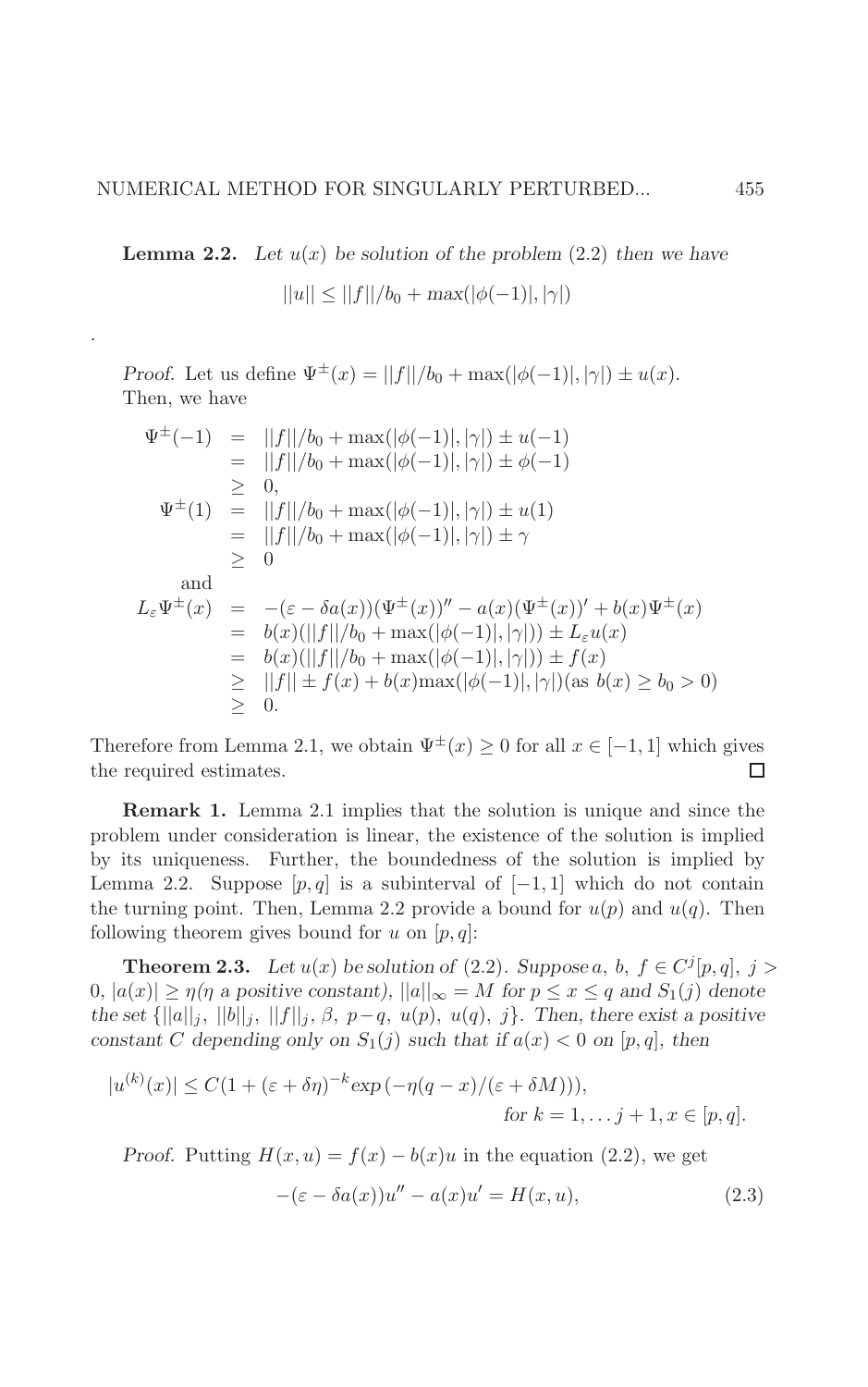putting  $a(x) = -k(x)$  in the above equation and integrating it twice using integrating factor, we obtain

$$
u(x) = u_b(x) + K_1 + K_2 \int_x^q \exp\left(-\int_t^q \frac{k(\alpha)}{\varepsilon + \delta k(\alpha)} d\alpha\right) dt, \quad x \le t,
$$
 (2.4)

where

$$
u_b(x) = -\int_x^q z(t)dt, \quad z(x) = \int_x^q \frac{H(t, u)}{\varepsilon + \delta k(t)} \exp\left(-\int_x^t \frac{k(\alpha)}{\varepsilon + \delta k(\alpha)} d\alpha\right) dt,
$$

here constants  $K_1$  and  $K_2$  may depend upon  $\varepsilon$ . Now

$$
0 < \eta < k(\alpha) \le ||k|| = M \quad \text{for } \alpha \in (p, q)
$$
\n
$$
\Rightarrow \varepsilon < \varepsilon + \delta\eta < \varepsilon + \delta k(\alpha) \le \varepsilon + \delta M \quad \text{(because } k(x) > 0)
$$
\n
$$
\Rightarrow \exp\left(-\int_x^t \frac{k(\alpha)}{\varepsilon} d\alpha\right) < \exp\left(-\int_x^t \frac{k(\alpha)}{\varepsilon + \delta\eta} d\alpha\right)
$$
\n
$$
\le \exp\left(-\int_x^t \frac{k(\alpha)}{\varepsilon + \delta k(\alpha)} d\alpha\right) \le \exp\left(-\int_x^t \frac{k(\alpha)}{\varepsilon + \delta M} d\alpha\right)
$$

Let  $K(x) = \int_p^x a(t)dt$ . Then, bounds on u implied by Lemma 2.2 leads to

$$
|z(x)| \leq \frac{C}{\varepsilon + \delta \eta} \int_x^q \exp\left(-\int_x^t \frac{k(\alpha)}{\varepsilon + \delta k(\alpha)} d\alpha\right) dt
$$
  

$$
\leq \frac{C}{\varepsilon + \delta \eta} \int_x^q \exp\left(-\int_x^t \frac{k(\alpha)}{\varepsilon + \delta M} d\alpha\right) dt
$$
  

$$
= \frac{C}{\varepsilon + \delta \eta} \int_x^q \exp\left(-\frac{1}{\varepsilon + \delta M}(K(t) - K(x))\right) dt,
$$

applying the inequality

$$
\exp\left[-(\varepsilon+\delta M)^{-1}(K(t)-K(x))\right] \leq \exp\left[-\eta(t-x)(\varepsilon+\delta M)^{-1}\right] \quad x \leq t
$$

we obtain

$$
|z(x)| \le C(\varepsilon + \delta \eta)^{-1} \int_x^q \exp\left(-(\varepsilon + \delta M)^{-1} \eta(t - x)\right) dt \le C. \tag{2.5}
$$

Hence,  $|u_b(p)| \leq C$ . The boundary condition  $u(q) = d_2$  implies that  $K_1 = d_2$ . One can also see that  $u'(q) = -K_2$ . Now  $u(p) = d_1$  gives

$$
K_2 \int_p^q \exp\left(-\int_t^q \frac{k(\alpha)}{\varepsilon + \delta k(\alpha)} d\alpha\right) dt = -u_b(p) + d_1 - d_2 \tag{2.6}
$$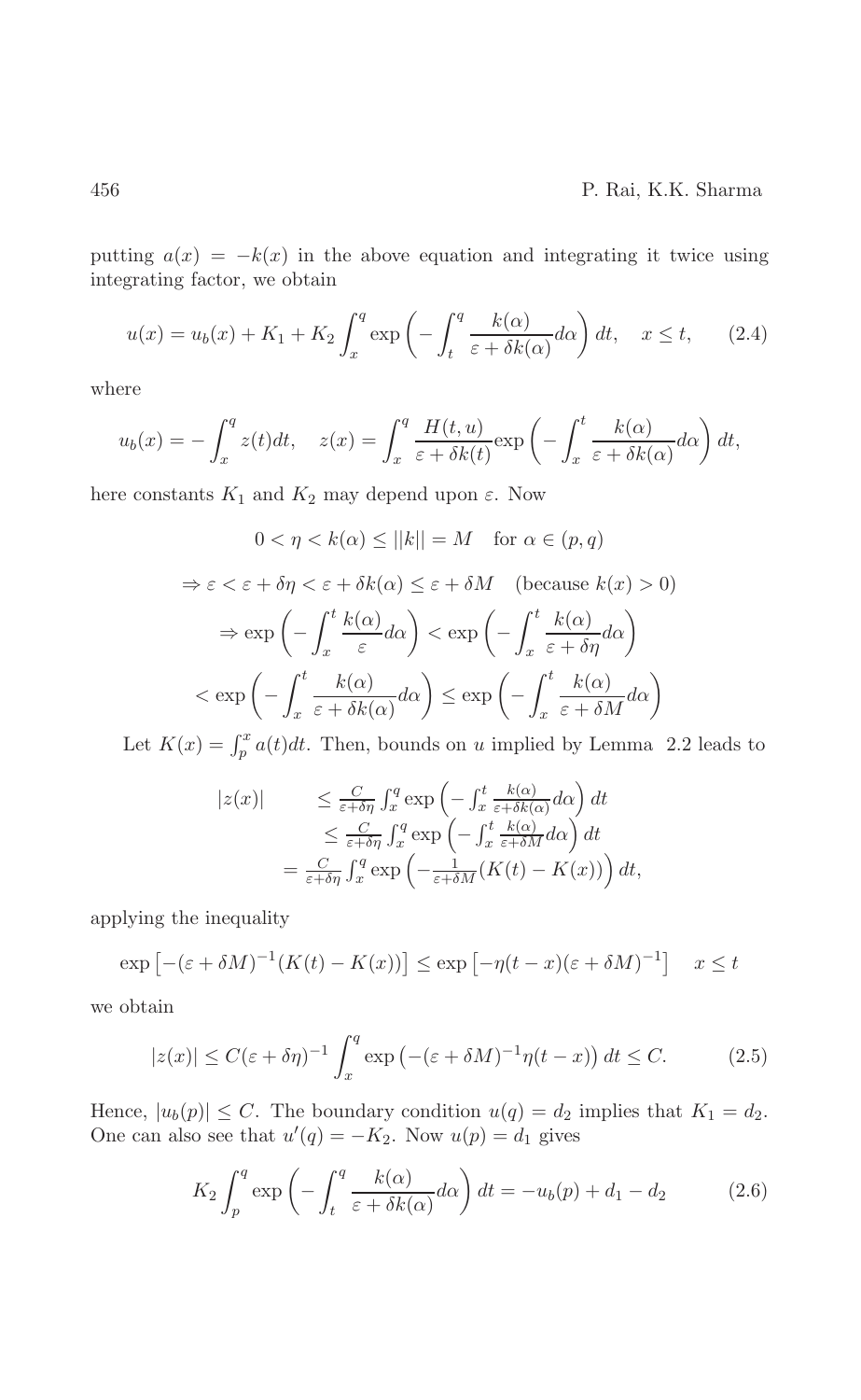and we have

$$
\int_{p}^{q} \exp\left(-\int_{t}^{q} \frac{k(\alpha)}{\varepsilon + \delta k(\alpha)} d\alpha\right) dt \ge \int_{p}^{q} \exp\left(-\int_{t}^{q} \frac{k(\alpha)}{\varepsilon + \delta \eta} d\alpha\right) dt
$$
  

$$
\ge \int_{p}^{q} \exp\left(-\frac{K(q) - K(t)}{\varepsilon + \delta \eta}\right) dt
$$
  

$$
\ge \int_{p}^{q} \exp\left(-\frac{M(q-t)}{\varepsilon + \delta \eta}\right) dt
$$
  

$$
\ge C(\varepsilon + \delta \eta)
$$

Using this in (2.6), we have  $|K_2| \leq C(\varepsilon + \delta \eta)^{-1}$ .

Now

$$
u'(x) = z(x) - K_2 \exp\left(-\int_x^q \frac{k(\alpha)}{\varepsilon + \delta k(\alpha)} d\alpha\right)
$$

implies that

$$
|u'(x)| \leq |z(x)| + K_2 \left| \exp\left(-\int_x^q \frac{k(\alpha)}{\varepsilon + \delta k(\alpha)} d\alpha\right) \right|
$$
  
\n
$$
\leq C \left(1 + (\varepsilon + \delta \eta)^{-1} \exp\left(-\int_x^q \frac{k(\alpha)}{\varepsilon + \delta k(\alpha)} d\alpha\right)\right)
$$
  
\n
$$
\leq C \left(1 + (\varepsilon + \delta \eta)^{-1} \exp\left(-\frac{1}{\varepsilon + \delta M} \int_x^q k(\alpha) d\alpha\right)\right)
$$
  
\n
$$
\leq C \left(1 + (\varepsilon + \delta \eta)^{-1} \exp\left(-\frac{1}{\varepsilon + \delta M} [K(q) - K(x)]\right)\right)
$$
  
\n
$$
\leq C \left(1 + (\varepsilon + \delta \eta)^{-1} \exp\left(-\frac{\eta(q - x)}{\varepsilon + \delta M}\right)\right)
$$
 (2.7)

The bound for  $u^{(i)}(x)$  for  $i > 1$  follows by induction on i and repeated differentiation.  $\Box$ 

Thus, for  $a(x) < 0$  we have boundary layer at the right end of the interval and the derivatives of the solution are bounded. In the similar way we can obtain bound for the case  $a(x) > 0$ , i.e., boundary layer occurs at the left end of the interval.

**Remark 2.** Let  $[p_1, q_1]$  be a subinterval of  $[-1, 1]$  contained in an interval  $(p,q)$  such that  $[p,q]$  contains none of the points  $\{-1,1,0\}$ . Assume f, a, b are in  $C^m[-1,1]$  with m a positive integer and let  $S_2(m)$  denote the set  $\{||a||_m, ||b||_m, ||f||_m, \min_{p \le x \le q} |a(x)|, q-p, q-q_1, p_1-p, b_0,$ 

 $|\phi(-1)|, |\gamma|$ . Then, there is a constant C depending only on  $S_2(m)$  such that

$$
|u^{(k)}(x)| \le C \quad \text{for } i = 1, ..., m+1, \ p_1 \le x \le q_1. \tag{2.8}
$$

Theorem 2.3 and Remark 2 reduce the matter of a priori estimates for  $u(x)$  to producing bounds on the derivatives of  $u(x)$  in a neighbourhood of the turning point.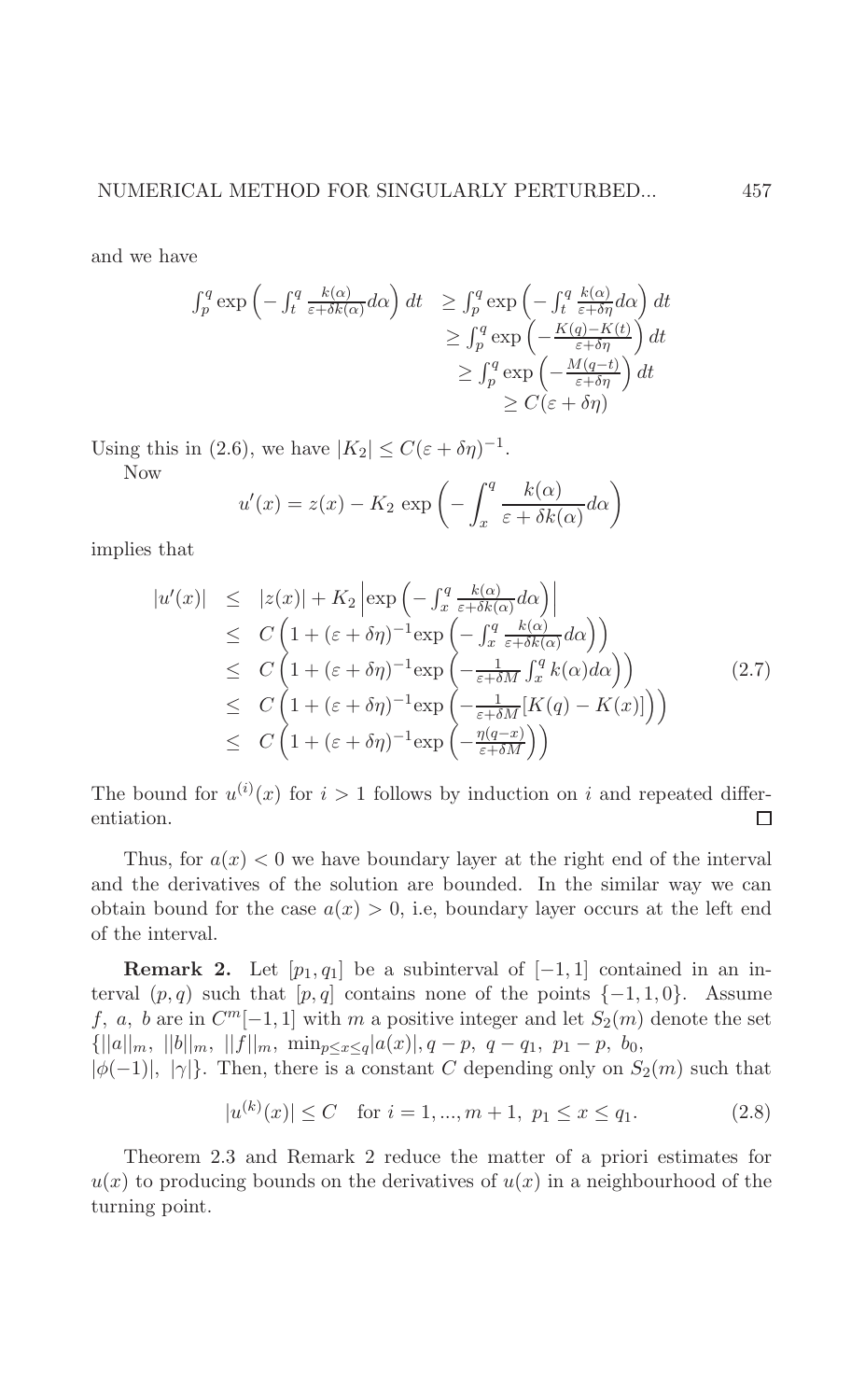**Theorem 2.4.** Assume (1.3-1.6),  $\beta < 0$ , a, b, f be in  $C^m[-1,1]$  with m a positive integer and define

$$
S_4(m) = \{ ||a||_m, ||b||_m, ||f||_m, \beta_s, b_0, |\phi(-1)|, |\gamma|, m \}.
$$

Then, there exist a constant C depending only on  $S_4(m)$  such that

$$
|u^{(k)}(x)| \leq C
$$
, for  $k = 1, ..., m$ , and  $|x| \leq 1/2$ .

*Proof.* Using mean value theorem,  $(1.5)$  and  $(1.7)$ , we get

$$
|a(x)| = |a(x) - a(0)| = |x||a_x(\zeta)| \ge |x||a_x(0)|/2 \ge .5|x|b_0/\beta_s. \tag{2.9}
$$

Remark 2 implies that  $|u^{(k)}(\pm 1/2)| \leq C_1$  for  $k = 1, ..., m$  where  $C_1$  depends only on  $S_4(m)$  and differentiating (2.2) once and putting  $z = u'$ , we get

$$
-(\varepsilon - \delta a(x))z''(x) + (\delta a_x - a(x))z'(x) + (b(x) - a'(x))z(x) = f'(x) - b'(x)u(x).
$$

This equation has same form as  $(2.2)$ . As solution of  $(2.2)$  is bounded, therefore we obtain

$$
|z(x)| = |u'(x)| \le C.
$$

Now, for  $k = 2, ..., m$ , differentiating (2.2) k times, we get the equation satisfied by  $z(x) \equiv u^{(k)}(x)$  as

$$
-(\varepsilon - \delta a(x))z''(x) - (-k\delta a_x + a(x))z'(x) + (k\delta a''(x) + b(x) - ka'(x))z(x) = r(x)
$$

where  $r(x)$  depends on  $u(x), u'(x), ..., u^{(k)}(x)$  and at most kth order derivative of a, b and f. Applying Lemma 2.2 with b replaced by  $(k\delta a''(x) + b(x) - ka'(x))$ and using inductive argument we obtain the desired bounds.  $\Box$ 

For  $\beta > 0$ , there is an internal layer at the turning point whose nature depends upon the value of  $\beta$ . Theorem 2.4 provides bound on the derivatives for the case  $\beta$  < 0, so we are left with finding the bounds on the derivatives of the solution to the case ((1.3)-(1.6)) along with  $\beta > 0$ . We now state a result for the case  $\beta > 0$ .

Let  $\beta = m + \lambda$  where m is a positive integer and  $\beta_l$ Theorem 2.5.  $|\lambda| < \beta_s$ . In addition, let  $((1.3)-(1.6))$  along with  $\beta > 0$  and  $a(x)$ ,  $b(x)$ ,  $f(x) \in$  $C^{m+k}[-1,1]$  where  $k \geq 2$ . Then, there exist a constant C depending only on  $S_5(m+k)$  such that the solution  $u(x)$  of (2.2) satisfies

$$
|u^{(i)}(x)| \leq C
$$
, for  $-1 \leq x \leq 1$ , and  $i = 1, ..., m$ ,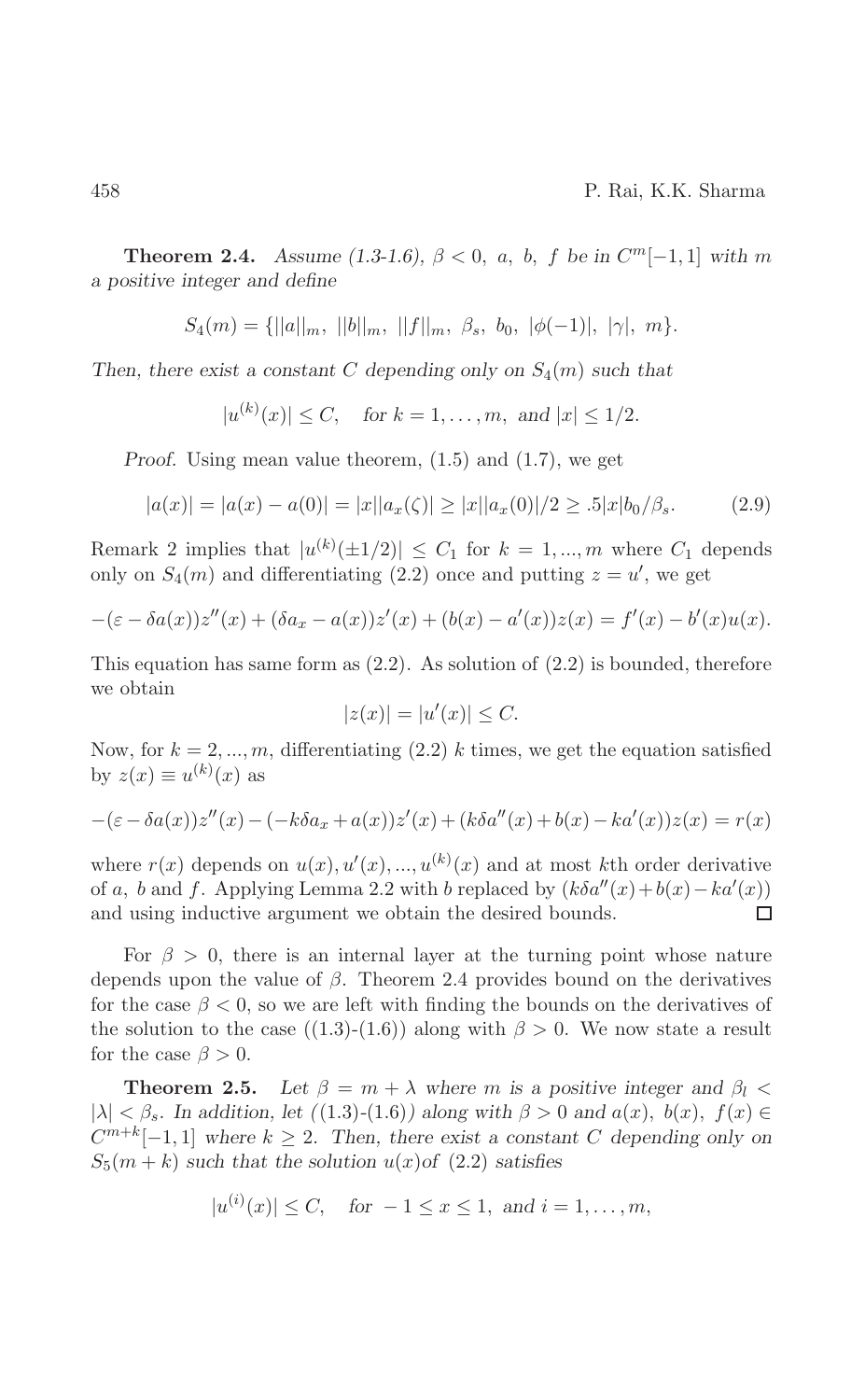$$
|u^{(i)}(x)| \le C(|x| + C_{\varepsilon}^{1/2})^{\lambda - i} I(x, C_{\varepsilon}, \lambda),
$$
  
for  $-1 \le x \le 1$ , and  $i = m + 1, ..., m + k + 1$ ,

where

 $S_5(m) = \{||a||_2, ||b||_1, ||f||_1, b_0, \beta_l, \beta_s, |\phi(-1)|, |\gamma|, ||a||_m, ||b||_m, ||f||_m, m\},\$ and  $I(x, C_{\varepsilon}, \lambda) \equiv \int_{x^2 + C_{\varepsilon}}^c s^{(-\lambda - 1)/2} ds, \quad c > 2.$ 

*Proof.* The proof same as in Berger et al. [1], just replace  $\varepsilon$  by  $C_{\varepsilon}$  which is constant part of  $C_{\varepsilon}(x) = \varepsilon - \delta a(x)$ .  $\Box$ 

**Remark 3.** If  $\beta > 1$  then above theorem holds whereas if  $\beta < 0$  then we can take  $\lambda = \beta$  and still above result holds good. Therefore in corresponding sections we take  $\lambda = \beta$  as proving the result for  $\beta > 1$  is then straightforward.

## 3. Numerical Scheme

We construct a scheme based on exponential scheme of El-Mistikawy and Werle [21] to approximate the solution  $u(x)$  of (2.2). Let uniform partition of the interval  $[-1, 1]$  be given by  $x_i = -1 + ih$  for  $i = 0, 1, ..., n$ , where  $h = 2/n$ . Let  $u^h$  denote discrete approximation to the solution u of (2.2). Let  $q_i$  denotes  $q(x_i)$ for any function  $q$  defined on this mesh. In this scheme, we replace  $(2.2)$  by piecewise constant coefficient approximating differential equation. The solution  $u^h$  of the problem

$$
L_h u^h \equiv -(\varepsilon - \delta A(x))(u^h)''(x) - A(x)(u^h)'(x) + B(x)u^h(x) = F(x),
$$
  
\n
$$
u^h(-1) = u(-1) = \phi(-1), \quad u^h(1) = u(1) = \gamma,
$$
\n(3.1)

is used as approximation to the solution  $u(x)$ . Here, A, B, F are constants in each subinterval  $(x_{i-1}, x_i)$ ,  $1 \leq i \leq n$ , but their value can vary from interval to interval. Here,  $A$ ,  $B$ ,  $F$  satisfy the inequality

$$
|A(x) - a(x)| + |B(x) - b(x)| + |F(x) - f(x)| \le Ch,
$$
  
for  $x \in X' = \bigcup_{i=1}^{n} (x_{i-1}, x_i)$  (3.2)

and

$$
B(x) \ge b_0, \quad \text{for } x \in X' = \bigcup_{i=1}^n (x_{i-1}, x_i), \tag{3.3}
$$

where C depends only on  $\{||a||_1, ||b||_1, ||f||_1\}$ ,  $A(x) = (a_{i-1} + a_i)/2$ ,  $B(x) =$  $(b_{i-1} + b_i)/2$  and  $F(x) = (f_{i-1} + f_i)/2$ , on  $(x_{i-1}, x_i)$  for each i. Problem (3.1)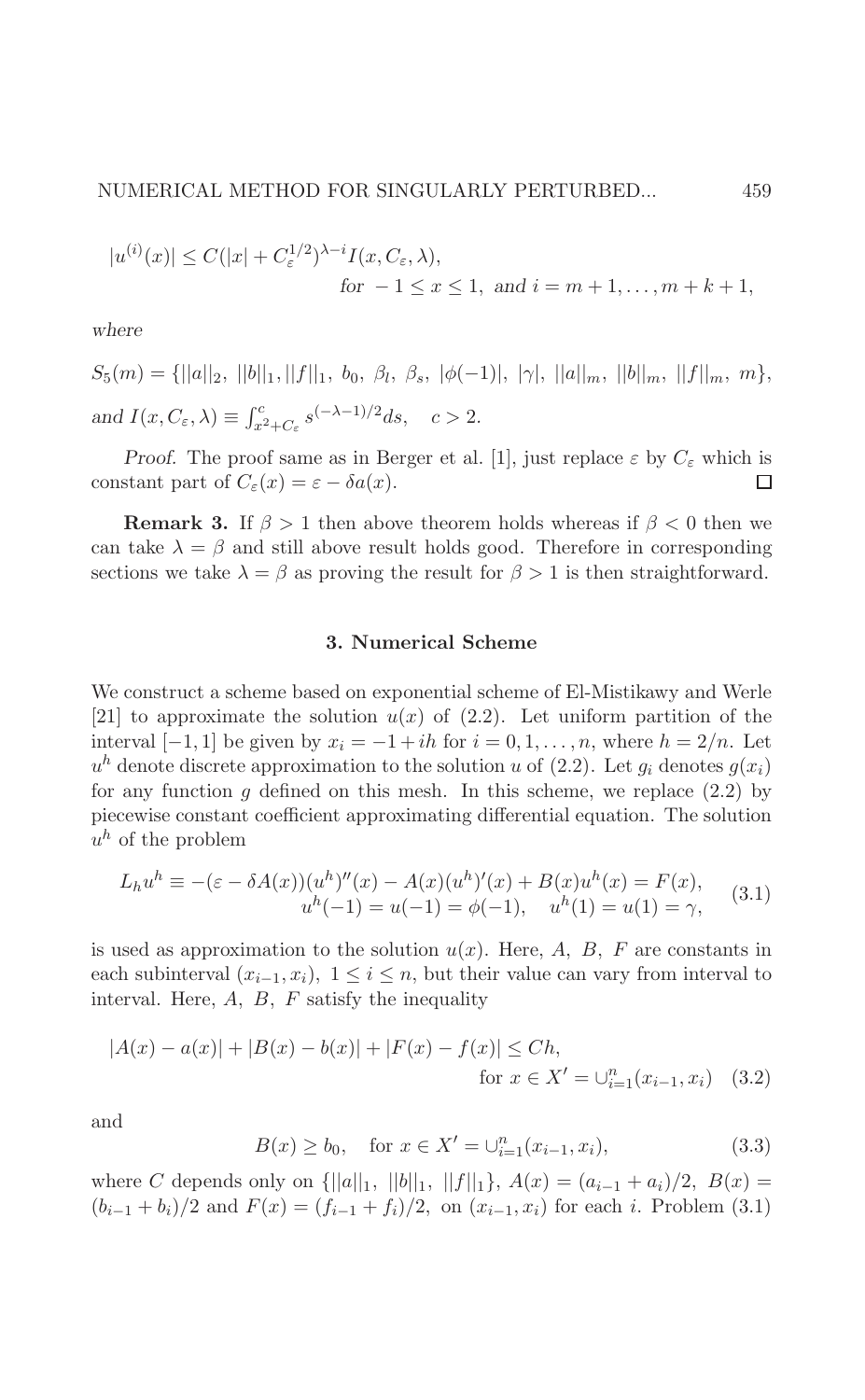has a unique solution for the above choice of coefficients and at each interior grid point,  $x$  has following tridiagonal relationship

$$
- (\varepsilon - \delta A_i) h^{-2} (r_i^- u_{i-1}^h + r_i^c u_i^h + r_i^+ u_{i+1}^h) = s_i^- f_{i-1} + s_i^c f_i + s_i^+ f_{i+1},
$$
  
  $1 \le i \le n - 1, \quad (3.4)$ 

where

$$
r_i^- = \exp(n_i)/g(n_i - k_i), \quad r_i^+ = \exp(-k_{i+1})/g(n_{i+1} - k_{i+1}),
$$
  
\n
$$
r_i^c = r_i^1 + r_i^2,
$$
  
\n
$$
r_i^1 = -n_i - 1/g(n_i - k_i), \quad r_i^2 = n_{i+1} - 1/g(n_{i+1} - k_{i+1}),
$$
  
\n
$$
s_i^- = g(n_i)v_i - \exp(n_i)g(-k_i)v_i,
$$
  
\n
$$
s_i^+ = g(-k_{i+1})v_{i+1} - \exp(-k_{i+1})g(n_{i+1})v_{i+1},
$$
  
\n
$$
s_i^c = s_i^- + s_i^+,
$$
  
\n
$$
v_i = 1/2[1 - \exp(n_i - k_i)]^{-1}, \quad i = 0 (1) n - 1
$$
  
\n
$$
g(w) = (\exp(w) - 1)/w, \text{ with } g(0) \equiv 1.
$$

Here,  $n_i = h\bar{n}_i$  and  $k_i = h\bar{k}_i$  where  $\bar{n}_i$ ,  $\bar{k}_i$  denotes the the negative and positive roots of

$$
-(\varepsilon - \delta A^{(i)})w^2 - A^{(i)}w + B^{(i)} = 0, \text{ respectively.}
$$

In the above equation  $A^{(i)}$ ,  $B^i$  denote the value of  $A(x)$ ,  $B(x)$  on  $(x_{i-1}, x_i)$ , respectively.

We will use comparison function argument to derive the error estimate. For this, we require following Lemma:

**Lemma 3.1.** Consider operator  $L_h w(x) = -(\varepsilon - \delta A(x))w''(x) - A(x)w'(x) +$  $B(x)w(x)$ , where  $(\varepsilon - \delta A(x))$ ,  $A(x)$  and  $B(x)$  are constants on each subinterval  $(x_{i-1}, x_i), i = 1, ..., n$ . Suppose  $w(x)$  is in  $C^1[-1, 1], w(x)$  restricted to  $[x_{i-1}, x_i]$ is in  $C^2[x_{i-1}, x_i]$  for each i,  $w(-1) \geq 0$ ,  $w(1) \geq 0$ , and  $Lw(x) \geq 0$  for all x in X'. Then  $w(x) \ge 0$  for  $-1 \le x \le 1$ .

*Proof.* Let  $x_0$  be a point in  $(-1,1)$  at which w attains its minimum. If  $w(x_0) > 0$  then nothing to prove. Hence, suppose  $w(x_0) < 0$ . Then  $w'(x_0) = 0$ and  $w''(x_0) > 0$ . Now

$$
L_h w(x_0) = -(\varepsilon - \delta A(x_0))w''(x_0) - A(x_0)w'(x_0) + Bw(x_0).
$$

Using (3.3) and the fact that  $\varepsilon - \delta A(x_0) > 0$ , we get  $Lw(x_0) < 0$  which is contradiction. Hence  $w(x_0) > 0$ . Since  $x_0$  is chosen arbitrarily, this result holds for all  $x \in [-1,1]$  and hence  $w(x) > 0$  for  $-1 \le x \le 1$ . □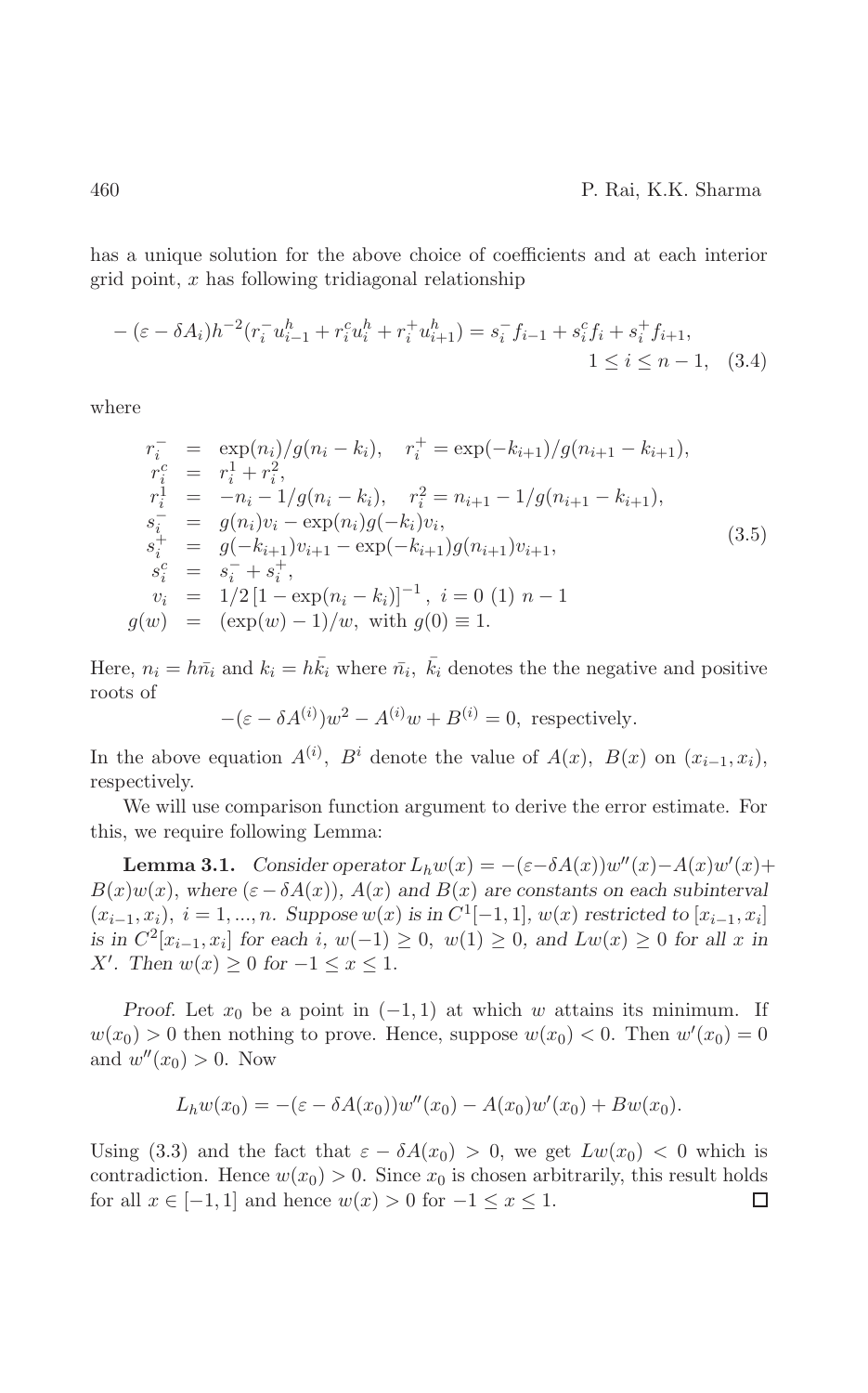Let 
$$
e(x) \equiv u^{h}(x) - u(x)
$$
, then we get  
\n
$$
L_{h}e(x) = \delta(A(x) - a(x))e''(x) + F(x) - f(x) + (A(x) - a(x))e'(x) + (b(x) - B(x))e(x) \equiv G(x), \quad x \in X',
$$
\n(3.6)

$$
e(-1) = 0, \quad e(+1) = 0. \tag{3.7}
$$

We choose suitable comparison function  $\psi$  in  $C^2[-1,1]$  such that

$$
\psi(\pm 1) \ge 0 \quad \text{and} \quad L_h \psi(x) \ge |G(x)| \quad \text{for } x \in X' \tag{3.8}
$$

Then applying Lemma 2.3 and barrier function  $w(x) = \psi(x) \pm e(x)$  we get

$$
|e(x)| \le \psi(x) \quad \text{for } -1 \le x \le 1. \tag{3.9}
$$

We use a priori estimates to bound  $G(x)$  and choose  $\psi(x)$  suitably so that it satisfies  $(3.8)$  thus yielding the error estimate. We state following Lemmas which we require in deriving error estimate:

**Lemma 3.2.** There is a positive constant  $c_2$  depending only on  $\beta_l$  and  $\beta_s$ such that for  $\varepsilon$  in [0, 1] and  $\beta_l < |\beta| < \beta_s$ 

$$
(x^2 + C_{\varepsilon})^{(\beta - 1)/2} I(x, C_{\varepsilon}, \beta) \ge c_2 \quad \text{for } -1 \le x \le 1
$$

where  $I(x, C_{\varepsilon}, \beta) \equiv \int_{x^2 + C_{\varepsilon}}^c s^{\frac{-(\beta+1)}{2}}$ .

Proof.

Let 
$$
\phi(z) = z^{\frac{\beta-1}{2}} I(x, C_{\varepsilon}, \beta)
$$
 where  $z = (x^2 + C_{\varepsilon})$   
\t\t\t $= z^{\frac{\beta-1}{2}} \int_z^4 s^{\frac{-\beta-1}{2}} ds$   
\t\t\t $= z^{\frac{\beta-1}{2}} \left[ \frac{2s^{\frac{1-\beta}{2}}}{1-\beta} \right]_z^4$   
\t\t\t $\Rightarrow \phi(z) = \frac{2}{1-\beta} 4^{\frac{1-\beta}{2}} z^{\frac{\beta-1}{2}} - \frac{2}{1-\beta}$   
\t\t\t $\Rightarrow \phi'(z) = -4^{\frac{1-\beta}{2}} z^{\frac{\beta-3}{2}} < 0.$ 

Hence  $\phi(x^2 + C_{\varepsilon}) \ge \phi(2) \ge c_2$  for  $|x| \le 1$ ,  $\beta_l \le |\beta| \le \beta_s$ .

For deriving error estimates for the case  $\beta > 0$  we define following comparison function

$$
\phi(x,c) = (c^2 x^2 + C_{\varepsilon})^{(\beta - 1)/2} I(cx, C_{\varepsilon}, \beta).
$$
\n(3.10)

where c is constant such that  $c \in (0,1]$ . Above Lemma shows that for  $c = 1$ ,  $\phi(x, c)$  is bounded below.

 $\Box$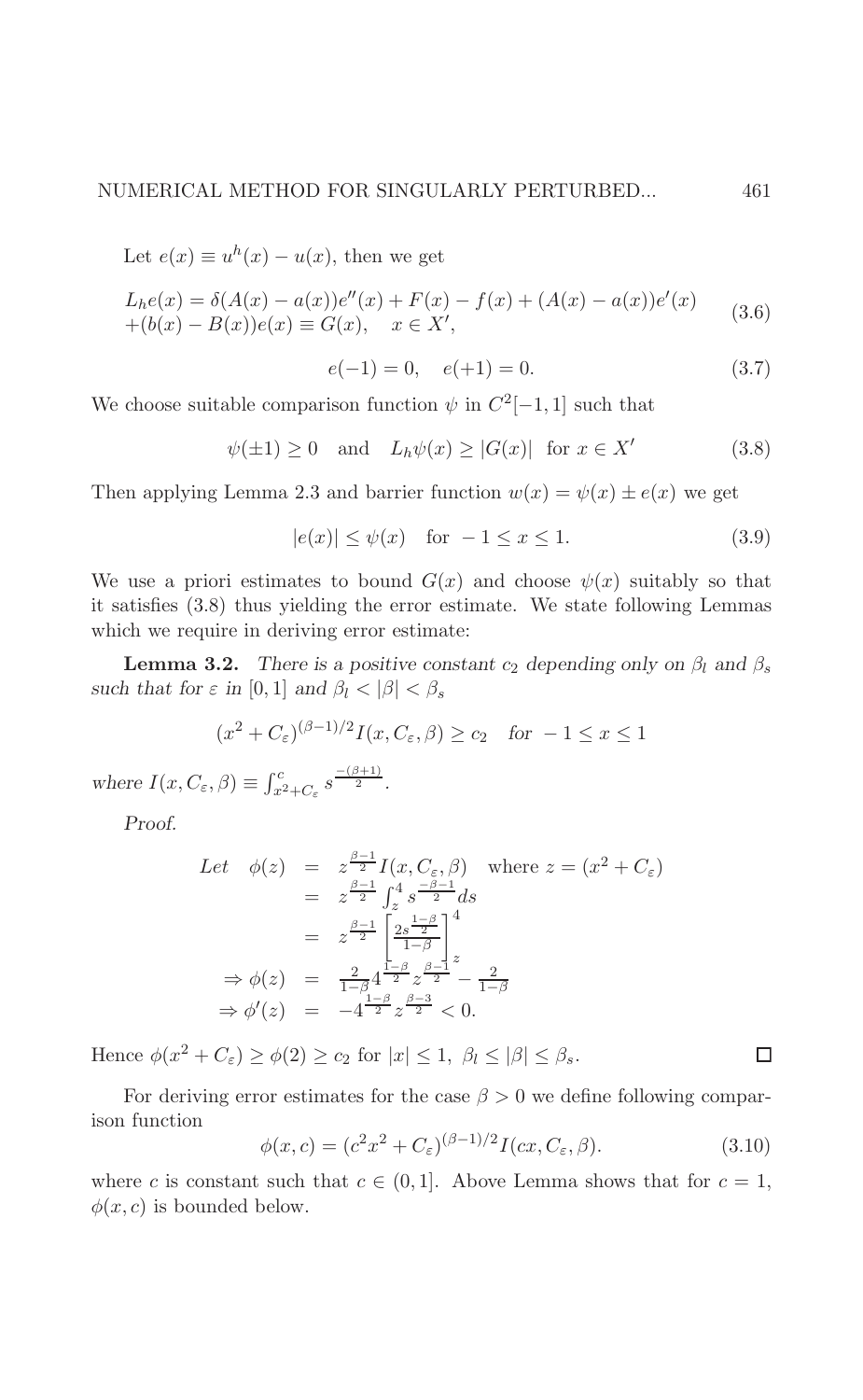**Lemma 3.3.** [2] For any c in  $(0, 1]$ ,  $\phi'(x, c) < 0$  for  $0 < x \leq 1$ , and hence if  $0 < c_1 < c_2 \leq 1$  and  $|x| \leq 1$ , then  $\phi(x, c_1) \geq \phi(x, c_2)$ . Assuming the hypothesis of theorem 2.5, there are positive constants  $c < 1$  and  $C_3$  depending only on  $S_5(1)$  such that

$$
L_h \phi(x, c) \ge C_3 \phi(x, c) \quad \text{for } x \in X'. \tag{3.11}
$$

**Theorem 3.4.** Assuming conditions  $(1.3)-(1.6)$  and  $(3.2)-(3.3)$  be satisfied and  $\beta > 0$ . Suppose  $A(x) \ge 0$  for  $x \ge 0$  and  $A(x) \le 0$  for  $x \le 0$ . Then, there are positive constants c and  $C_1$  depending only on  $S_5(1)$  such that for u the solution of  $(2.2)$  and  $u^h$  the solution of  $(3.2)$ 

$$
|u^{h}(x) - u(x)| \le C_1 h\phi(x, c) \quad \text{for } -1 \le x \le 1 \tag{3.12}
$$

Proof. Using Lemma 3.3 we get above estimate as an immediate consequence of  $(3.6)$ ,  $(3.3)$ , Lemma 2.2, and Theorem 2.5. The above bounds on the error given by (3.12) suffers large growth when  $|x| < h$ ,  $\beta \le 1$  and  $\varepsilon - \delta A(x) =$  $C_{\varepsilon}(x)$  is small. In order to prevent loss of accuracy when  $(\varepsilon - \delta A(x)) \ll h$ ,  $|x| < h$ , and  $\beta < 1$ , we require that  $|A(x)| \le M|x|$ ,  $\forall x \in X'$ , where M is a constant independent of h and  $\varepsilon$ . This condition is satisfied by modifying the choice of  $A(x)$  near the turning point. If there is a mesh point  $x_i$  coinciding with the turning point  $x = 0$ , we put  $A(x) = 0$  on  $(x_{i-1}, x_{i+1})$ . If the turning point is in the interior of  $(x_i, x_{i+1})$  then  $A(x) = a(x_i)$  on  $(x_{i-1}, x_i)$ ,  $A(x) = 0$ on  $(x_i, x_{i+1})$ , and  $A(x) = a(x_{i+1})$  on  $(x_{i+1}, x_{i+2})$ . □

**Theorem 3.5.** Let the above conditions  $(1.3)-(1.6)$  and  $(3.2)-(3.3)$  be satisfied and  $\beta > 0$ . Let  $|A(x)| \leq C_4|x|$ . Then, there is a constant  $C_5$  independent of  $C_{\varepsilon}$  and h and depending only on  $C_4$  and  $S_5(1)$  such that

$$
|u^{h}(x) - u(x)| \le C_5 h\phi(h, c) \quad \text{for } |x| \le 1.
$$
 (3.13)

Proof. Using (3.2), (3.6)-(3.9), and choosing  $\psi$  a large constant, it is sufficient to prove that  $G(x)$  in (3.6) is bounded by  $Ch\phi(h, c)$ . By Lemma 3.3, we know that  $\phi(x, c)$  is a decreasing function for  $x > 0$ , so we only need to prove the latter for  $x \in X'$  with  $0 \le x \le h$  and the case  $x < 0$  can be proved symmetrically. For proving  $g(x)$  to be bounded by  $Ch\phi(h,c)$  it is sufficient to prove that

$$
|A(x) - a(x)|\phi(x, c) \le Ch\phi(h, c) \quad \text{for } x \in X' \text{ with } 0 \le x \le h,
$$

which reduces to proving

$$
x\phi(x,c) \le Ch\phi(h,c) \quad \text{for } 0 \le x \le h.
$$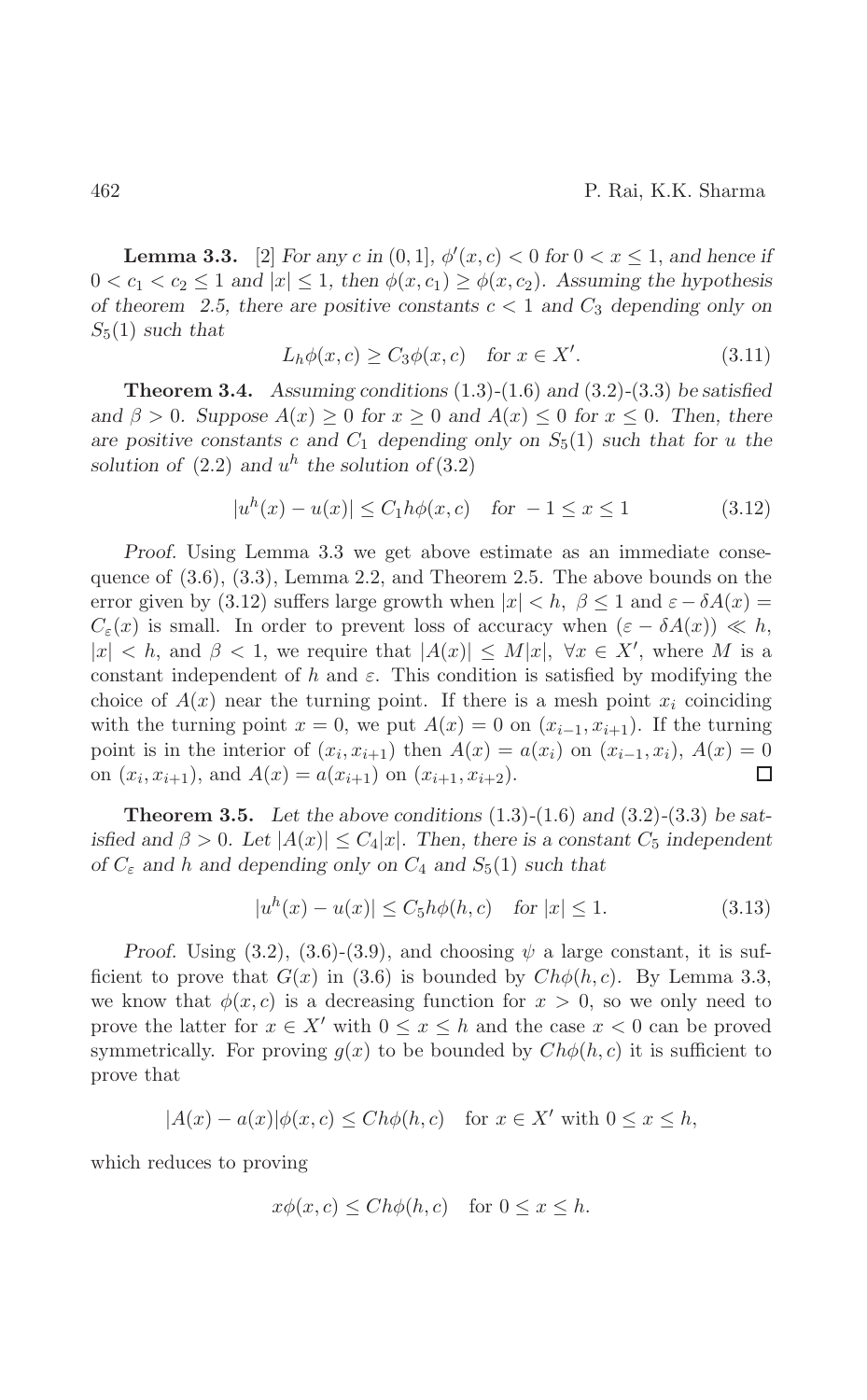By using mean value theorem and denoting  $x\phi(x,c) = t(x)$ , we get

$$
x\phi(x, c) = t(x)
$$
  
= t(h) - (h - x)t<sub>x</sub>( $\xi$ )  
= h\phi(h, c) - (h - x)[ $\phi(\xi, c)$  +  $\xi\phi_x(\xi, c)$ ].

Now, we combine terms in  $\xi \phi_x(\xi, c)$  containing  $I(c\xi, C_\varepsilon, \beta)$  with  $\phi(\xi, c)$ . It can be easily verified that for  $\xi$  in  $(0,h)$   $\phi(\xi,c) + \xi \phi_x(\xi,c) \geq -2$  and hence,  $x\phi(x,c) \leq h\phi(h,c) + ch$ . This along with Lemma 3.2 gives us desired estimate.

Now from Theorem 3.4, we get  $O(h)$  accuracy away from the turning point for any  $\beta$  in  $\beta_l$ ,  $\beta_s$ , and (3.13) yields

$$
||uh(xi) - ui|| \le M1(h\beta + h), \text{ for } \beta \ne 1,
$$
  

$$
||uh(xi) - ui|| \le M2h \ln \frac{6}{ch2}, \text{ for } \beta = 1,
$$

where  $M_1$  and  $M_2$  are constants independent of h and  $C_{\varepsilon}$ .

#### 4. Test Examples and Numerical Experiments

In this section we present some numerical examples in support of the theoretical results and to show the effect of shift on the solutions. In the following examples  $x = 1/2$  is taken as turning point. Since exact solutions are not known for the problems given below, we use double mesh principle to calculate maximum errors(denoted by  $E_{n,\varepsilon}$ ) [8]:

$$
E_{n,\varepsilon} = \max_{0 \le j \le n} |(u^h)_j^n - (u^h)_{2j}^n|, \quad E^n = \max_{0 < \varepsilon < 1} E_{n,\varepsilon}.
$$

**Example 4.1** Consider the problem

$$
-\varepsilon y'' + 2(1 - 2x)y'(x - \delta) + 4y = 0, \text{ on } x \in (0, 1)
$$

with  $y(x) = 1$  on  $-\delta \le x \le 0$ ,  $y(1) = 1$ 

**Example 4.2** Consider the problem

$$
-\varepsilon y'' + 2(1 - 2x)y'(x - \delta) + 4y = 4(1 - 4x), \text{ on } x \in (0, 1)
$$
  
with  $y(x) = 1$  on  $-\delta \le x \le 0$ ,  $y(1) = 1$ .

 $\Box$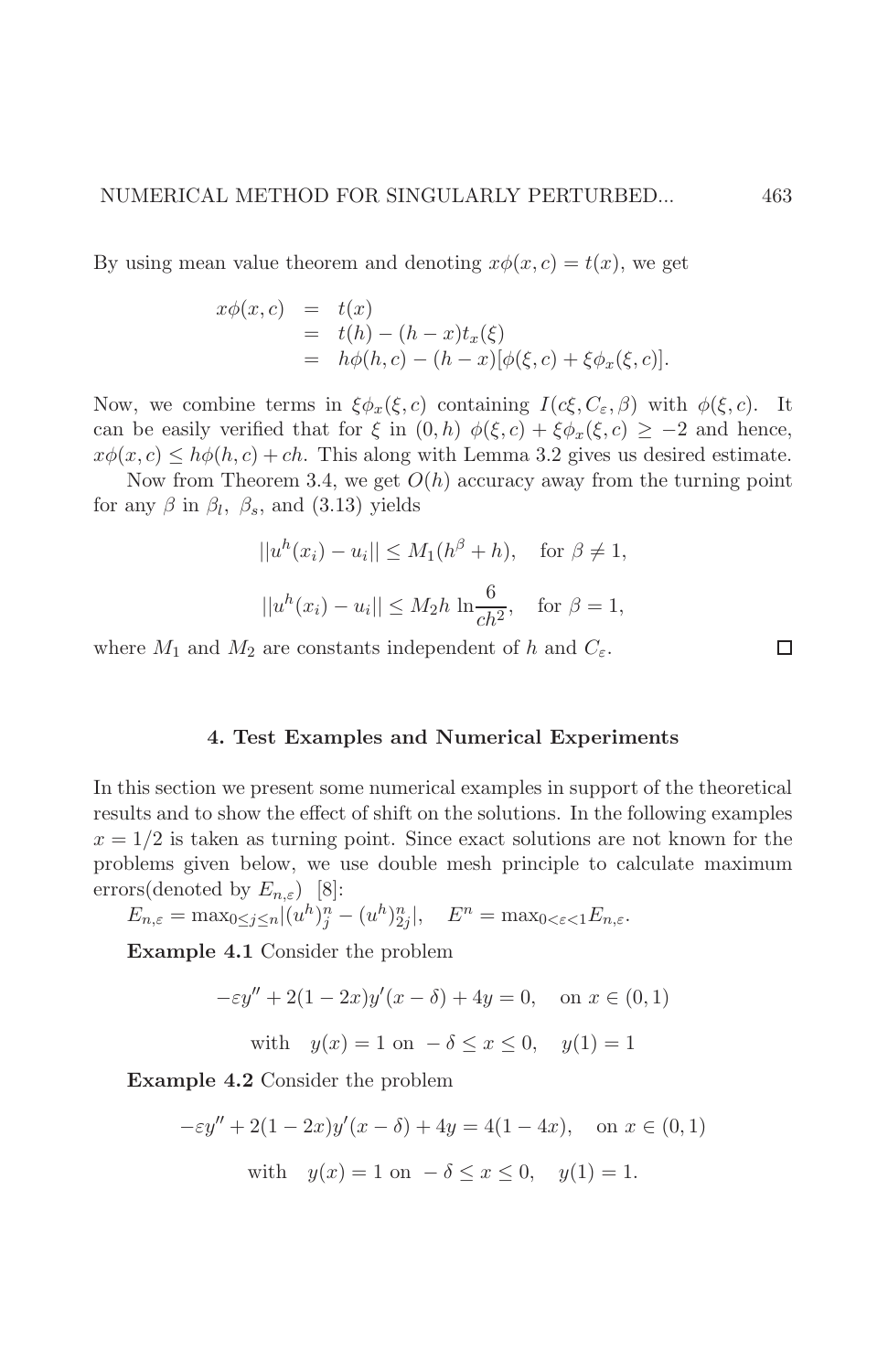

Figure 1: The numerical solution for example 1  $(\varepsilon=.1,)$ 



Figure 2: The numerical solution for example 2  $(\varepsilon=.1,)$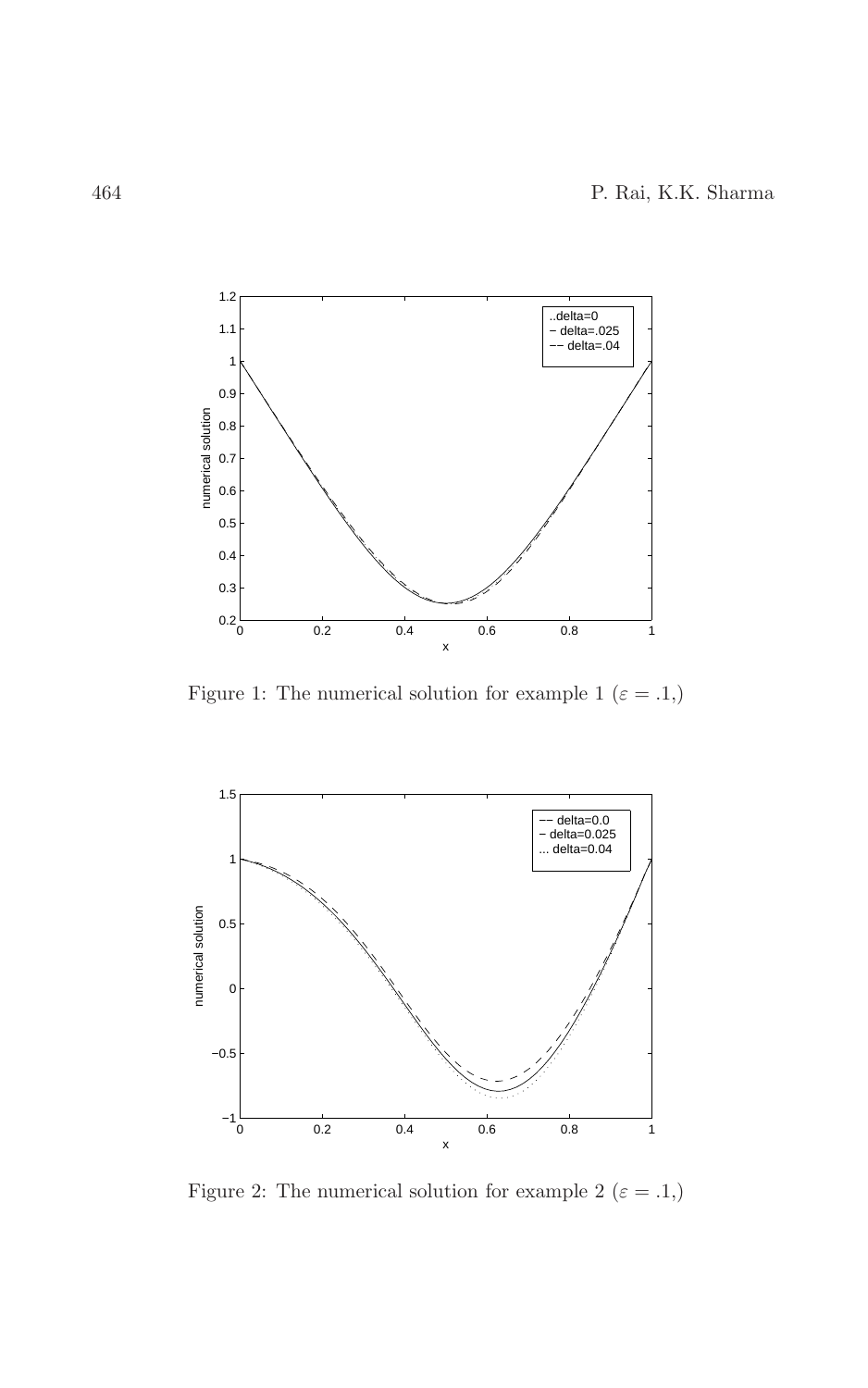| $\varepsilon \downarrow n \rightarrow$ | 32           | 64           | 128          | 256          | 512          | 1024         |
|----------------------------------------|--------------|--------------|--------------|--------------|--------------|--------------|
| $\mathbf{1}$                           | $1.716e - 4$ | $4.436e-5$   | $1.127e - 5$ | $2.839e-6$   | $7.125e - 7$ | $1.785e - 7$ |
| $2^{-2}$                               | $6.284e - 4$ | $1.695e - 4$ | $4.403e-5$   | $1.122e - 5$ | $2.833e-6$   | $7.12e - 7$  |
| $2^{-4}$                               | $1.948e - 3$ | $5.910e - 4$ | $1.640e - 4$ | $4.33e-5$    | $1.113e-5$   | $2.821e-6$   |
| $2^{-6}$                               | $3.63e - 3$  | $1.475e - 3$ | $5.047e - 4$ | $1.508e - 4$ | $4.146e - 5$ | $1.089e - 5$ |
| $2^{-8}$                               | $3.987e - 3$ | $1.952e - 3$ | $9.168e - 4$ | $3.733e - 4$ | $1.272e - 4$ | $3.789e - 5$ |
| $2^{-10}$                              | $7.147e - 3$ | $1.979e - 3$ | $9.814e - 4$ | $4.866e - 4$ | $2.297e - 4$ | $9.359e - 5$ |
| $2^{-12}$                              | $5.562e - 3$ | $3.583e - 3$ | $9.837e - 4$ | $4.898e-4$   | $2.444e - 4$ | $1.215e - 4$ |
| $2^{-14}$                              | $4.045e - 3$ | $2.778e - 3$ | $1.794e - 3$ | $4.908e-4$   | $2.446e - 4$ | $1.222e - 4$ |
| $2^{-16}$                              | $4.045e - 3$ | $1.986e - 3$ | $1.388e - 3$ | $8.975e - 4$ | $2.460e - 4$ | $1.222e - 4$ |
| $2^{-18}$                              | $4.046e - 3$ | $1.986e - 3$ | $9.844e - 4$ | $6.938e - 4$ | $4.489e - 4$ | $1.232e - 4$ |
| $2^{-20}$                              | $4.046e - 3$ | $1.986e - 3$ | $9.844e - 4$ | $4.902e - 4$ | $3.468e - 4$ | $2.245e - 4$ |

Table 1: Maxmimum pointwise error  $(E_{n,\varepsilon})$  for  $\delta=0$  for Example 1

| $\varepsilon \downarrow$ , $n \rightarrow$ | 32           | 64           | 128          | 256          | 512          | 1024         |
|--------------------------------------------|--------------|--------------|--------------|--------------|--------------|--------------|
| $\overline{1}$                             | $3.223e - 4$ | $8.58e - 5$  | $2.215e-5$   | $5.629e - 6$ | $1.419e-6$   | $3.562e - 7$ |
| $2^{-2}$                                   | $1.126e - 3$ | $3.194e - 4$ | $8.538e-5$   | $2.21e-5$    | $5.622e - 6$ | $1.418e-6$   |
| $2^{-4}$                                   | $2.857e - 3$ | $9.864e - 4$ | $2.975e - 4$ | $8.230e - 5$ | $2.169e - 5$ | $5.569e - 6$ |
| $2^{-6}$                                   | $3.898e - 3$ | $1.819e - 3$ | $7.403e - 4$ | $2.53e-4$    | $7.551e - 5$ | $2.075e-5$   |
| $2^{-8}$                                   | $4.078e - 3$ | $1.971e - 3$ | $9.73e - 4$  | $4.585e-4$   | $1.868e - 4$ | $6.366e-5$   |
| $2^{-10}$                                  | $7.146e - 3$ | $2.007e - 3$ | $9.865e - 4$ | $4.893e-4$   | $2.431e - 4$ | $1.148e - 4$ |
| $2^{-12}$                                  | $5.561e - 3$ | $3.583e - 3$ | $9.91e - 4$  | $4.92e - 4$  | $2.446e - 4$ | $1.221e-4$   |
| $2^{-14}$                                  | $4.172e - 3$ | $2.778e - 3$ | $1.794e - 3$ | $4.92e - 4$  | $2.450e - 4$ | $1.223e - 4$ |
| $2^{-16}$                                  | $4.173e - 3$ | $2.017e - 3$ | $1.388e - 3$ | $8.974e - 4$ | $2.460e - 4$ | $1.223e - 4$ |
| $2^{-18}$                                  | $4.173e - 3$ | $2.017e - 3$ | $9.921e - 4$ | $6.938e - 4$ | $4.489e - 4$ | $1.232e - 4$ |
| $2^{-20}$                                  | $4.174e - 3$ | $2.017e - 3$ | $9.922e - 4$ | $4.921e-4$   | $3.468e - 4$ | $2.245e - 4$ |

Table 2: Maximum pointwise error  $(E_{n,\varepsilon})$  for  $\delta = \varepsilon/4$  for Example 1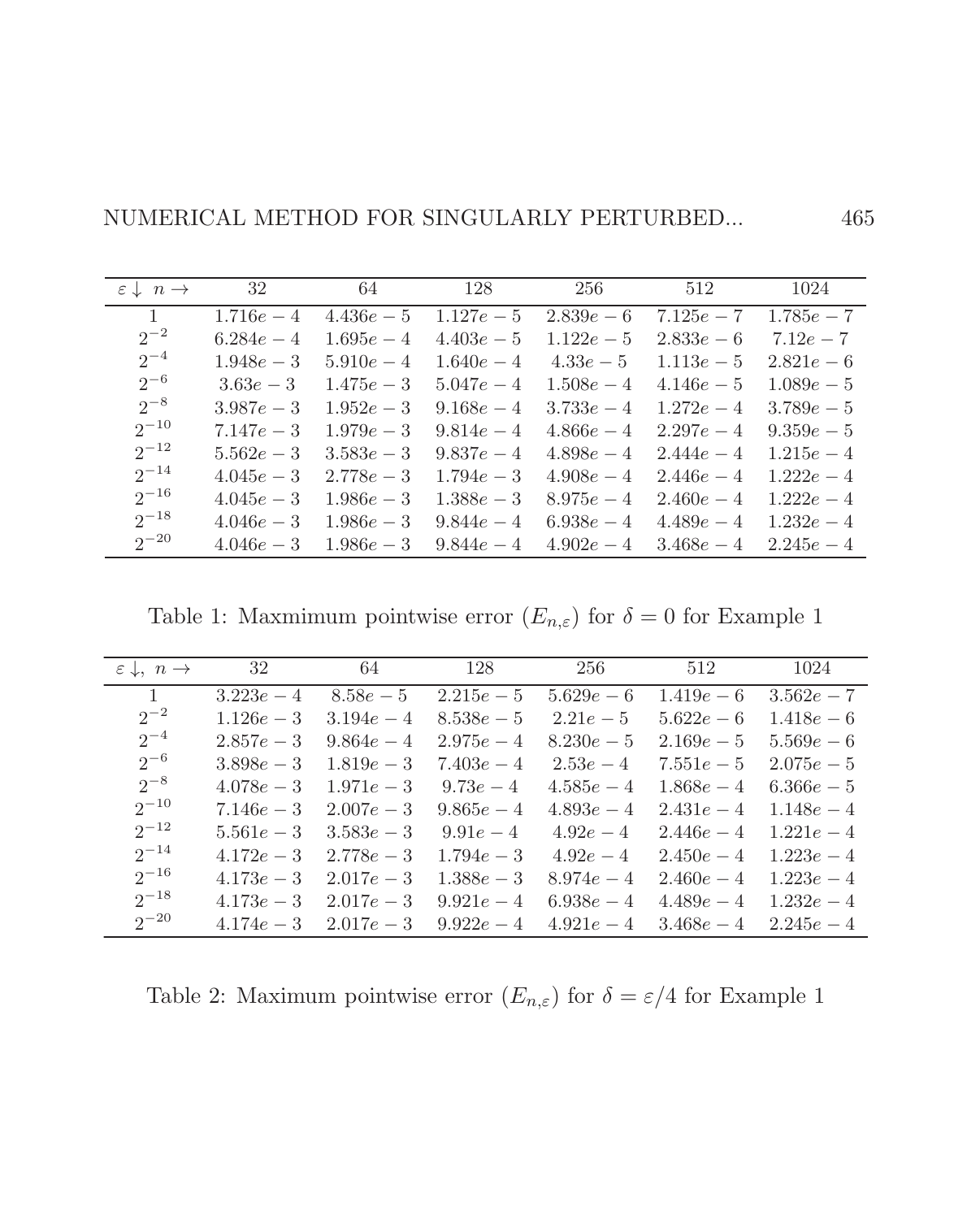P. Rai, K.K. Sharma

| $\varepsilon \downarrow n \rightarrow$ | 32           | 64           | 128          | 256          | 512          | 1024         |
|----------------------------------------|--------------|--------------|--------------|--------------|--------------|--------------|
| $\mathbf{1}$                           | $6.779e - 4$ | $1.957e - 4$ | $5.282e - 5$ | $1.374e - 5$ | $3.504e - 6$ | $8.850e - 7$ |
| $2^{-2}$                               | $2.086e - 3$ | $6.727e - 4$ | $1.947e - 4$ | $5.266e - 5$ | $1.372e - 5$ | $3.501e-6$   |
| $2^{-4}$                               | $3.657e - 3$ | $1.566e - 3$ | $5.688e - 4$ | $1.78e - 4$  | $5.023e - 5$ | $1.339e - 5$ |
| $2^{-6}$                               | $3.969e - 3$ | $1.949e - 3$ | $9.388e - 4$ | $4.04e - 4$  | $1.457e - 4$ | $4.513e-5$   |
| $2^{-8}$                               | $4.097e - 3$ | $1.977e - 3$ | $9.804e - 4$ | $4.876e - 4$ | $2.363e - 4$ | $1.018e - 4$ |
| $2^{-10}$                              | $7.144e - 3$ | $2.015e - 3$ | $9.864e - 4$ | $4.897e - 4$ | $2.444e - 4$ | $1.219e - 4$ |
| $2^{-12}$                              | $5.562e - 3$ | $3.583e - 3$ | $9.933e - 4$ | $4.921e - 4$ | $2.446e - 4$ | $1.222e - 4$ |
| $2^{-14}$                              | $4.217e - 3$ | $2.778e - 3$ | $1.794e - 3$ | $4.926e - 4$ | $2.451e - 4$ | $1.223e - 4$ |
| $2^{-16}$                              | $4.218e - 3$ | $2.027e - 3$ | $1.388e - 3$ | $8.974e - 4$ | $2.460e - 4$ | $1.223e - 4$ |
| $2^{-18}$                              | $4.218e - 3$ | $2.028e - 3$ | $9.948e - 4$ | $6.938e - 4$ | $4.488e - 4$ | $1.232e - 4$ |
| $2^{-20}$                              | $4.218e - 3$ | $2.028e - 3$ | $9.948e - 4$ | $4.928e - 4$ | $3.468e - 4$ | $2.245e - 4$ |

Table 3: Maximum pointwise error  $(E_{n,\varepsilon})$  for  $\delta=2\varepsilon/5$  for Example 1

| $\varepsilon \downarrow n \rightarrow$ | 32           | 64           | 128          | 256          | 512          | 1024         |
|----------------------------------------|--------------|--------------|--------------|--------------|--------------|--------------|
| $\overline{1}$                         | $2.203e - 3$ | $5.726e - 4$ | $1.459e - 4$ | $3.684e - 5$ | $9.254e - 6$ | $2.319e-6$   |
| $2^{-2}$                               | $8.165e - 3$ | $2.202e - 3$ | $5.722e - 4$ | $1.459e - 4$ | $3.683e - 5$ | $9.25e-6$    |
| $2^{-4}$                               | $2.533e - 2$ | $7.683e - 3$ | $2.132e - 3$ | $5.628e-4$   | $1.447e - 4$ | $3.667e - 5$ |
| $2^{-6}$                               | $4.720e - 2$ | $1.918e - 2$ | $6.561e - 3$ | $1.960e - 3$ | $5.340e - 4$ | $1.415e-4$   |
| $2^{-8}$                               | $5.173e - 2$ | $2.537e - 2$ | $1.192e - 2$ | $4.853e - 3$ | $1.654e - 3$ | $4.926e - 4$ |
| $2^{-10}$                              | $5.222e - 2$ | $2.571e - 2$ | $1.276e - 2$ | $6.325e - 3$ | $2.986e - 3$ | $1.217e - 3$ |
| $2^{-12}$                              | $5.235e - 2$ | $2.577e - 2$ | $1.278e - 2$ | $6.368e - 3$ | $3.178e - 3$ | $1.580e - 3$ |
| $2^{-14}$                              | $5.238e - 2$ | $2.578e - 2$ | $1.279e - 2$ | $6.371e - 3$ | $3.179e - 3$ | $1.588e - 3$ |
| $2^{-16}$                              | $5.239e - 2$ | $2.579e - 2$ | $1.279e - 2$ | $7.309e - 3$ | $3.180e - 3$ | $1.588e - 3$ |
| $2^{-18}$                              | $5.239e - 2$ | $2.579e - 2$ | $1.279e - 2$ | $6.372e - 3$ | $4.127e - 3$ | $1.588e - 3$ |
| $2^{-20}$                              | $5.239e - 2$ | $2.579e - 2$ | $1.279e - 2$ | $6.372e - 3$ | $3.339e - 3$ | $2.300e - 3$ |

Table 4: Maximum pointwise error  $(E_{n,\varepsilon})$  for  $\delta=0.0$  for Example 2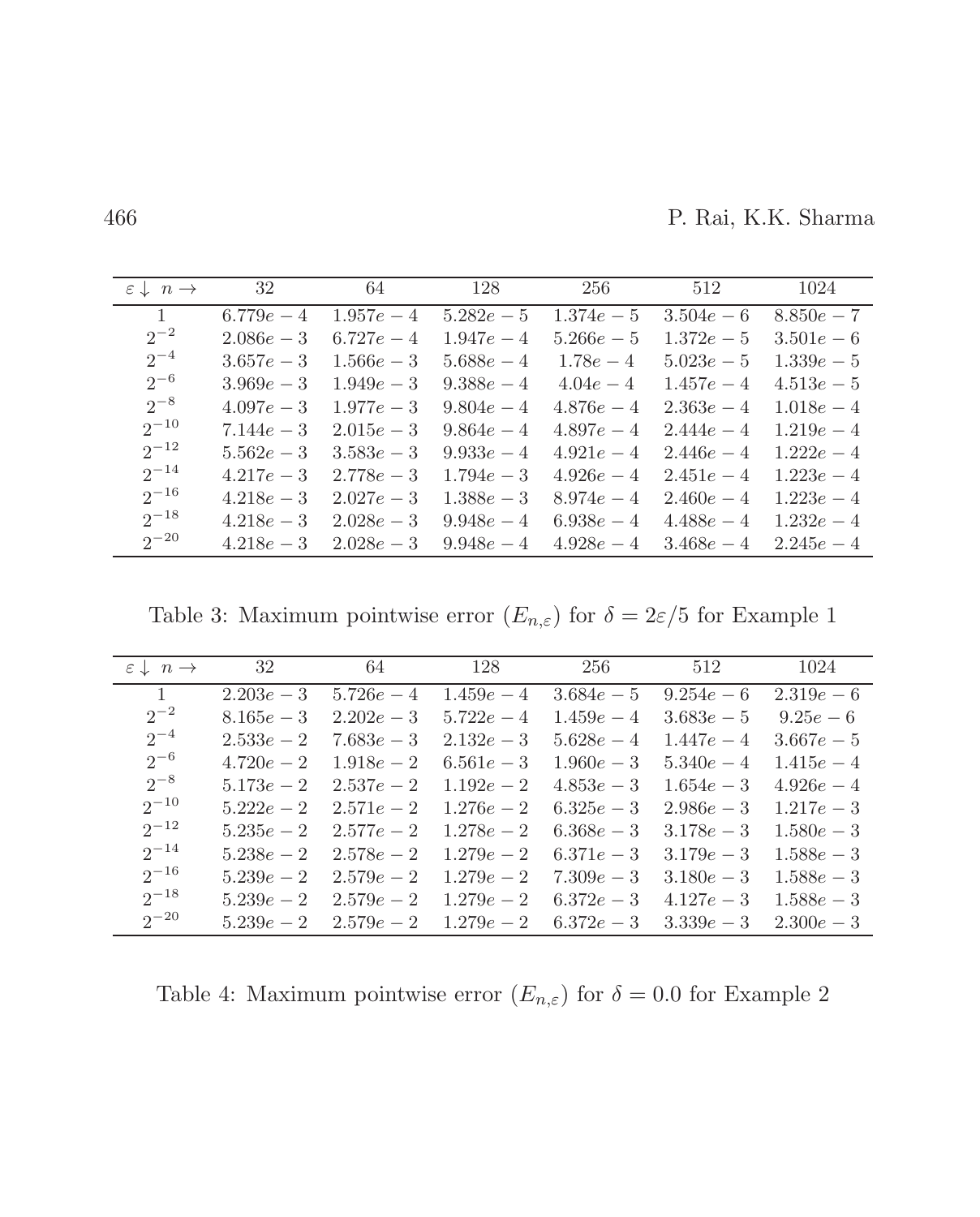| $\varepsilon \downarrow n \rightarrow$ | 32           | 64           | 128          | 256          | 512          | 1024         |
|----------------------------------------|--------------|--------------|--------------|--------------|--------------|--------------|
| $\mathbf{1}$                           | $3.104e - 3$ | $1.679e - 3$ | $9.945e - 4$ | $5.386e - 4$ | $2.80e - 4$  | $1.427e - 4$ |
| $2^{-2}$                               | $1.265e - 2$ | $3.616e - 3$ | $1.841e - 3$ | $1.05e - 3$  | $5.601e - 4$ | $2.893e - 4$ |
| $2^{-4}$                               | $3.556e - 2$ | $1.229e - 2$ | $3.715e - 3$ | $1.245e - 3$ | $7.217e - 4$ | $3.90e - 4$  |
| $2^{-6}$                               | $5.045e - 2$ | $2.346e - 2$ | $9.526e - 3$ | $3.255e - 3$ | $9.718e - 4$ | $3.759e - 4$ |
| $2^{-8}$                               | $5.198e - 2$ | $2.560e - 2$ | $1.264e - 2$ | $5.949e - 3$ | $2.422e - 3$ | $8.255e - 4$ |
| $2^{-10}$                              | $5.229e - 2$ | $2.574e - 2$ | $1.277e - 2$ | $6.361e - 3$ | $3.160e - 3$ | $1.492e - 3$ |
| $2^{-12}$                              | $5.236e - 2$ | $2.829e - 2$ | $1.279e - 2$ | $6.370e - 3$ | $3.179e - 3$ | $1.587e - 3$ |
| $2^{-14}$                              | $5.238e - 2$ | $2.579e - 2$ | $1.628e - 2$ | $6.372e - 3$ | $3.180e - 3$ | $1.588e - 3$ |
| $2^{-16}$                              | $5.239e - 2$ | $2.580e - 2$ | $1.445e - 2$ | $9.164e - 3$ | $3.486e - 3$ | $1.588e - 3$ |
| $2^{-18}$                              | $5.239e - 2$ | $2.580e - 2$ | $1.279e - 2$ | $8.093e - 3$ | $5.079e - 3$ | $1.920e - 3$ |
| $2^{-20}$                              | $5.239e - 2$ | $2.579e - 2$ | $1.279e - 2$ | $6.372e - 3$ | $4.464e - 3$ | $2.783e - 3$ |

Table 5: Maximum pointwise error  $(E_{n,\varepsilon})$  for  $\delta=\varepsilon/4$  for Example 2

| $\varepsilon \downarrow n \rightarrow$ | 32           | 64           | 128            | 256          | 512          | 1024         |
|----------------------------------------|--------------|--------------|----------------|--------------|--------------|--------------|
| $\overline{1}$                         | $7.032e - 3$ | $4.854e - 3$ | $2.828e - 3$   | $1.525e - 3$ | $7.92e - 4$  | $4.035e-4$   |
| $2^{-2}$                               | $2.10e - 2$  | $7.302e - 3$ | $4.774e - 3$   | $2.747e - 3$ | $1.476e - 3$ | $7.656e - 4$ |
| $2^{-4}$                               | $4.516e - 2$ | $1.909e - 2$ | $6.916e - 3$   | $2.912e - 3$ | $1.734e - 3$ | $9.543e - 4$ |
| $2^{-6}$                               | $5.140e - 2$ | $2.525e - 2$ | $1.208e - 2$   | $5.170e - 3$ | $1.863e - 3$ | $8.380e - 4$ |
| $2^{-8}$                               | $5.214e - 2$ | $2.568e - 2$ | $1.274e - 2$   | $6.335e - 3$ | $3.064e - 3$ | $1.319e - 3$ |
| $2^{-10}$                              | $5.415e - 2$ | $2.576e - 2$ | $1.278e - 2$   | $6.366e - 3$ | $3.177e - 3$ | $1.585e - 3$ |
| $2^{-12}$                              | $5.237e - 2$ | $3.212e - 2$ | $1.27915e - 2$ | $6.371e-3$   | $3.179e - 3$ | $1.588e - 3$ |
| $2^{-14}$                              | $5.238e - 2$ | $2.987e - 2$ | $1.83725e - 2$ | $7.031e - 3$ | $3.18e - 3$  | $1.588e - 3$ |
| $2^{-16}$                              | $5.239e - 2$ | $2.579e - 2$ | $1.69519e - 2$ | $1.026e - 2$ | $3.9e - 3$   | $1.588e - 3$ |
| $2^{-18}$                              | $5.239e - 2$ | $2.579e - 2$ | $1.27948e - 2$ | $9.401e - 3$ | $5.647e - 3$ | $2.133e - 3$ |
| $2^{-20}$                              | $5.239e - 2$ | $2.579e - 2$ | $1.27948e - 2$ | $6.793e - 3$ | $5.136e - 3$ | $3.072e - 3$ |

Table 6: Maximum pointwise error  $(E_{n,\varepsilon})$  for  $\delta=2\varepsilon/5$  for example  $2$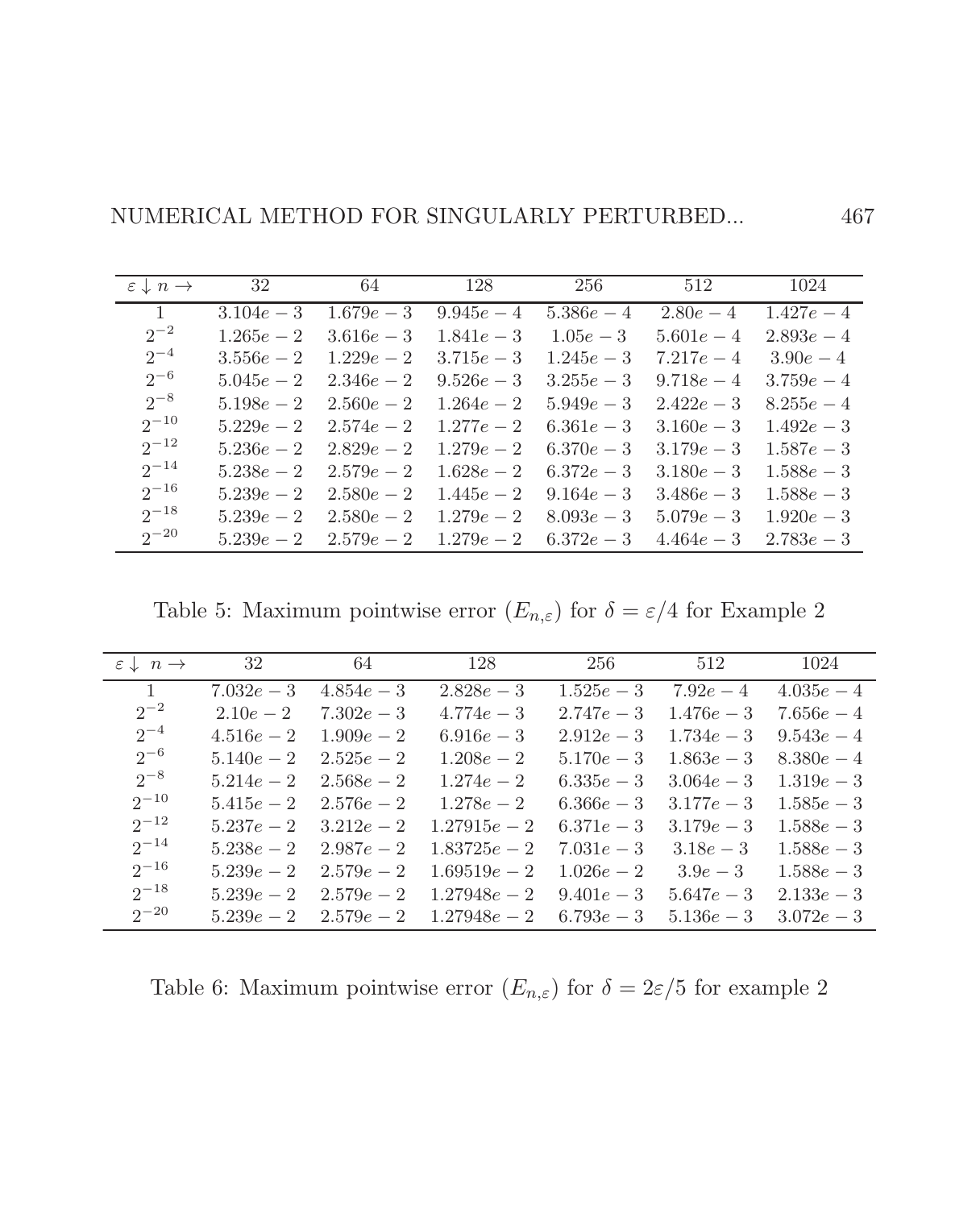## 5. Conclusion and Discussion

A two point boundary value problem for a second-order singularly perturbed differential-difference equation with turning point is considered. We develop a numerical scheme based on El-Mistikawy Werle exponential finite difference scheme  $[21]$  to solve such type of differential equations. The proposed numerical method is analyzed for consistency, stability, and convergence. The numerical results are tabulated in the tables  $1-6$  for the considered examples to support the predicted theory. The graphs of the solutions of the considered examples for different values of delay are plotted in fig  $1-2$  to examine the questions on the effect of delay on the interior layer behavior of the solution. It can be seen that as the value of delay argument increases, graph gets more steeper.

#### Acknowledgments

The first author acknowledges the Council of Scientific and Industrial Research, New Delhi, India for providing financial support.

#### References

- [1] A.E. Berger, Houde Han, R.B. Kellogg, A priori estimates and analysis of a numerical method for a turning point problem, Mathematics of Compu*tation*, **42**, No. 166 (1984), 465-492.
- [2] A. Longtin, J. Milton, Complex oscillations and chaos in human pupil light reflex with mixed and delayed feedback, *Mathematical Biosciences*, 90 (1988), 183-199.
- [3] C.G. Lange, R.M. Miura, Singular perturbation analysis of boundary value problems for differential-difference equations, SIAM J. Appl. Math., 42  $(1982), 502-531.$
- [4] C.G. Lange, R.M. Miura, Singular perturbation analysis of boundary value problems for differential-difference equations, III. Turning point problems, SIAM J. Appl. Math., 45 (1985), 708-734.
- [5] C.G. Lange, R.M. Miura, Singular perturbation analysis of boundary value problems for differential-difference equations, V. Small shifts with layer behavior, SIAM J. Appl. Math., 54 (1994), 249-272.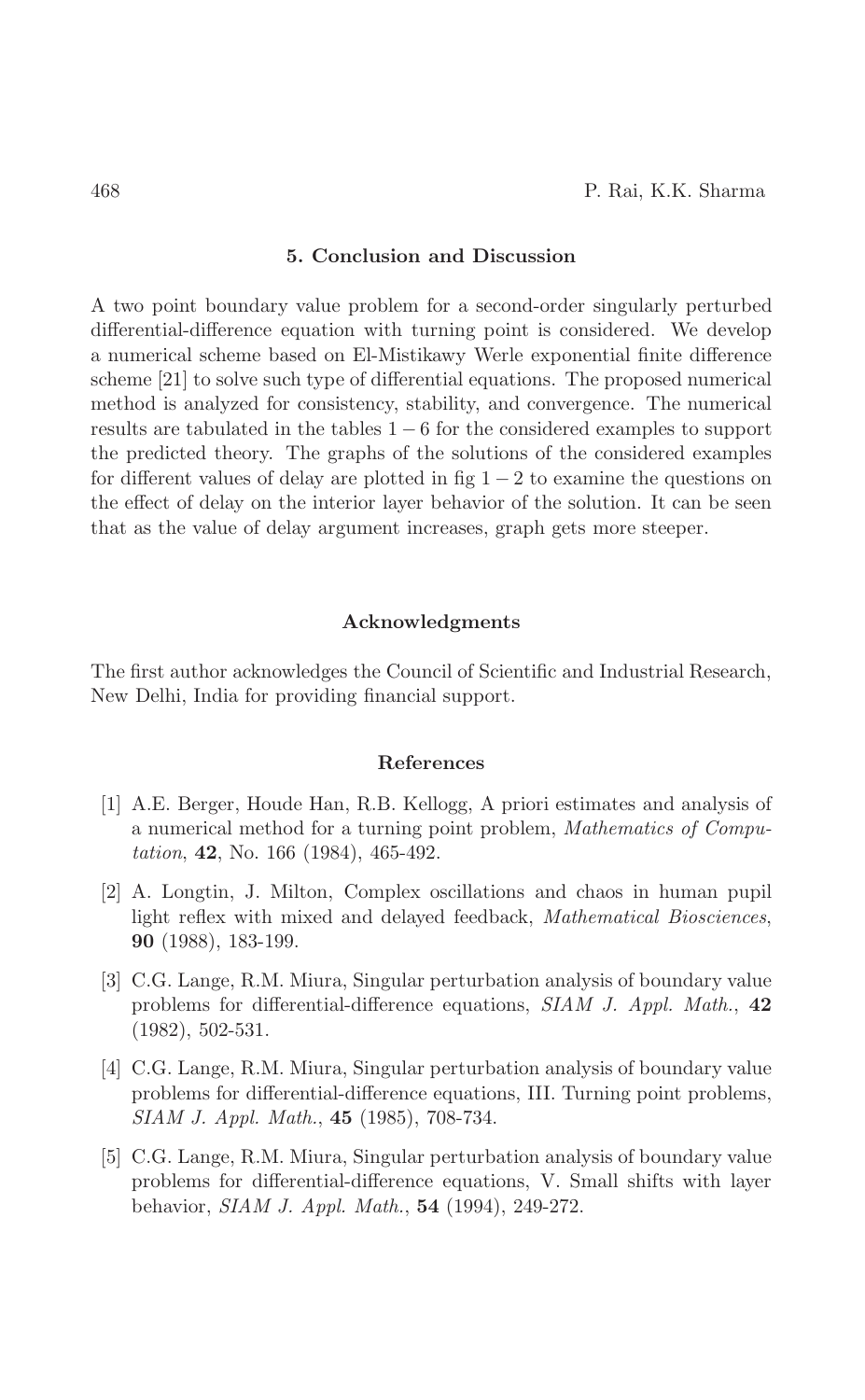- [6] C.G. Lange, R.M. Miura, Singular perturbation analysis of boundary value problems for differential-difference equations, VI. Small shifts with rapid oscillations, *SIAM J. Appl. Math.*, **54** (1994), 273-283.
- [7] E.L. Els'gol'ts, Qualitative methods in mathematical analysis, Translations of Mathematical Monographs, 12, American Mathematical Society, Providence, RI (1964).
- [8] E.P. Doolan, J.J.H. Miller, W.H.A. Schilders, Uniform Numerical Methods for Problems with Initial and Boundary Layers, Boole Press, Dublin (1980).
- [9] H.C. Tuckwell, On the first exit time problem for temporally homogeneous Markov processes, *J. Appl. Prob.*, **13** (1976), 39-48.
- [10] K.C. Patidar, K.K. Sharma,  $\varepsilon$ -Uniformly convergent non-standard finite difference methods for singularly perturbed differential difference equation with small delay, *Appl. Math. Comput.*,  $175$  (2006), 864-890.
- [11] L.R. Abrahamsson, A priori estimates for solution of singular perturbations with a turning point, *Stud. Appl. Math.*,  $56$  (1977), 51-69.
- [12] M.C. Mackey, L. Glass, Oscillations and chaos in physiological control systems, *Science*, **197** (1977), 287-289.
- [13] M.W. Derstine, H.M. Gibbs, D.L. Kaplan, Bifurcation gap in a hybrid optical system, *Physics Review A*, **26** (1982), 3720-3722.
- [14] M.K. Kadalbajoo, K.K. Sharma, Numerical analysis of boundary-value problems for singularly-perturbed differential-difference equations with small shifts of mixed type, *J. Optim. Theory Appl.*, **115**, No. 1 (2002), 145-163.
- [15] M.K. Kadalbajoo, K.K. Sharma, Numerical analysis of boundary value problem for singularly perturbed delay differential equations with layer behavior, *Appl. Math. Comput.*, **151**, No. 1 (2004), 11-28.
- [16] M.K. Kadalbajoo, K.K. Sharma, An exponentially fitted finite difference scheme for solving boundary-value problems for singularly-perturbed differential-difference equations: Small shifts of mixed type with layer behavior, *J. Comput. Anal. Appl.*, 8, No. 2 (2006), 151-171.
- [17] M.K. Kadalbajoo, K.K. Sharma, Parameter-uniform fitted mesh method for singularly perturbed delay differential equations with layer behavior, Electron. Trans. Numer. Anal., 23 (2006), 180-201.